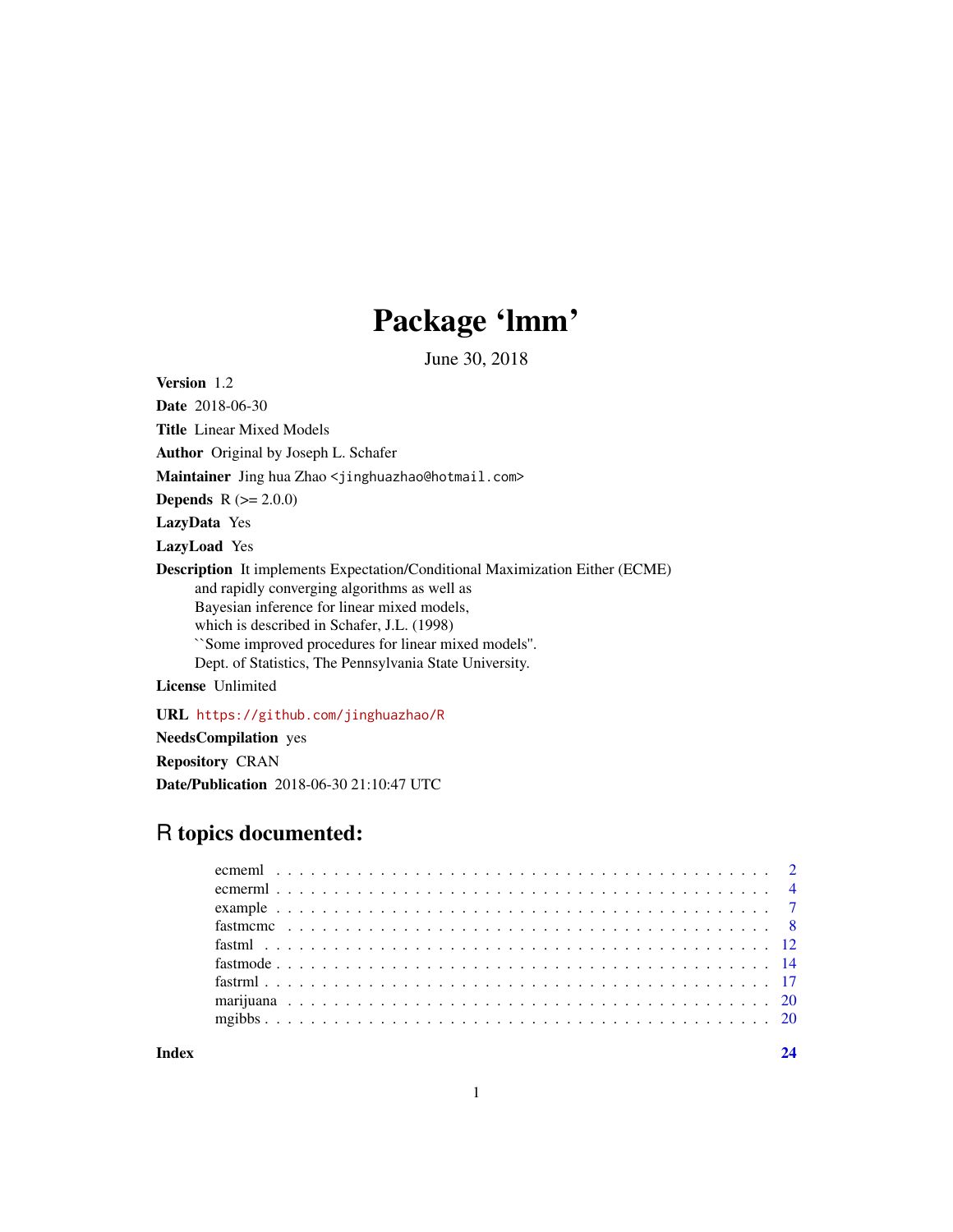<span id="page-1-1"></span><span id="page-1-0"></span>ecmeml *ECME algorithm for maximum-likelihood (ML) estimation in linear mixed models*

# Description

Computes ML estimates of parameters in linear mixed models using the ECME procedure described by Schafer (1998). This algorithm may be slow, requiring a large number of cycles to converge. In most cases, "fastml" will perform better. This function is provided mainly for comparison against "fastml".

For a description of the model, see the "Details" section below.

## Usage

```
ecmeml(y, subj, pred, xcol, zcol, vmax, occ, start,
   maxits=1000, eps=0.0001)
```

| $\mathbf{y}$ | vector of responses. This is simply the individual yi vectors stacked upon one<br>another. Each element of y represents the observed response for a particular<br>subject-occasion, or for a particular unit within a cluster.                                                                                                                                                                                                                                                                                                                                                                                                         |
|--------------|----------------------------------------------------------------------------------------------------------------------------------------------------------------------------------------------------------------------------------------------------------------------------------------------------------------------------------------------------------------------------------------------------------------------------------------------------------------------------------------------------------------------------------------------------------------------------------------------------------------------------------------|
| subj         | vector of same length as y, giving the subject (or cluster) indicators i for the el-<br>ements of y. For example, suppose that y is $c(y1,y2,y3,y4)$ where length $(y1)=2$ ,<br>length(y2)=3, length(y3)=2, and length(y4)=7. Then subj should be $c(1,1,2,2,2,3,3,4,4,4,4,4,4,4)$ .                                                                                                                                                                                                                                                                                                                                                   |
| pred         | matrix of covariates used to predict y. The number of rows should be length(y).<br>The first column will typically be constant (one), and the remaining columns<br>correspond to other variables appearing in Xi and Zi.                                                                                                                                                                                                                                                                                                                                                                                                               |
| xcol         | vector of integers indicating which columns of pred will be used in Xi. That is,<br>pred[,xcol] is the Xi matrices (stacked upon one another.                                                                                                                                                                                                                                                                                                                                                                                                                                                                                          |
| zcol         | vector of integers indicating which columns of pred will be used in Zi. That is,<br>pred[,zcol] is the Zi matrices (stacked upon one another).                                                                                                                                                                                                                                                                                                                                                                                                                                                                                         |
| vmax         | optional matrix of dimension c(max(occ),max(occ)) from which the Vi matrices<br>will be extracted. In a longitudinal dataset, vmax would represent the Vi matrix<br>for an individual with responses at all possible occasions $1, 2, \ldots$ , nmax=max(occ);<br>for individuals with responses at only a subset of these occasions, the Vi will be<br>obtained by extracting the rows and columns of vmax for those occasions. If no<br>vmax is specified by the user, an identity matrix is used. In most applications of<br>this model one will want to have $Vi =$ identity, so most of the time this argument<br>can be omitted. |
| occ          | vector of same length as y indicating the "occasions" for the elements of y. This<br>argument is relevant only if a non-identity vmax is specified. In a longitudinal<br>dataset where each individual is measured on at most nmax distinct occasions,<br>each element of y corresponds to one subject-occasion, and the elements of occ<br>should be coded as 1,2,, max to indicate these occasion labels. (You should                                                                                                                                                                                                                |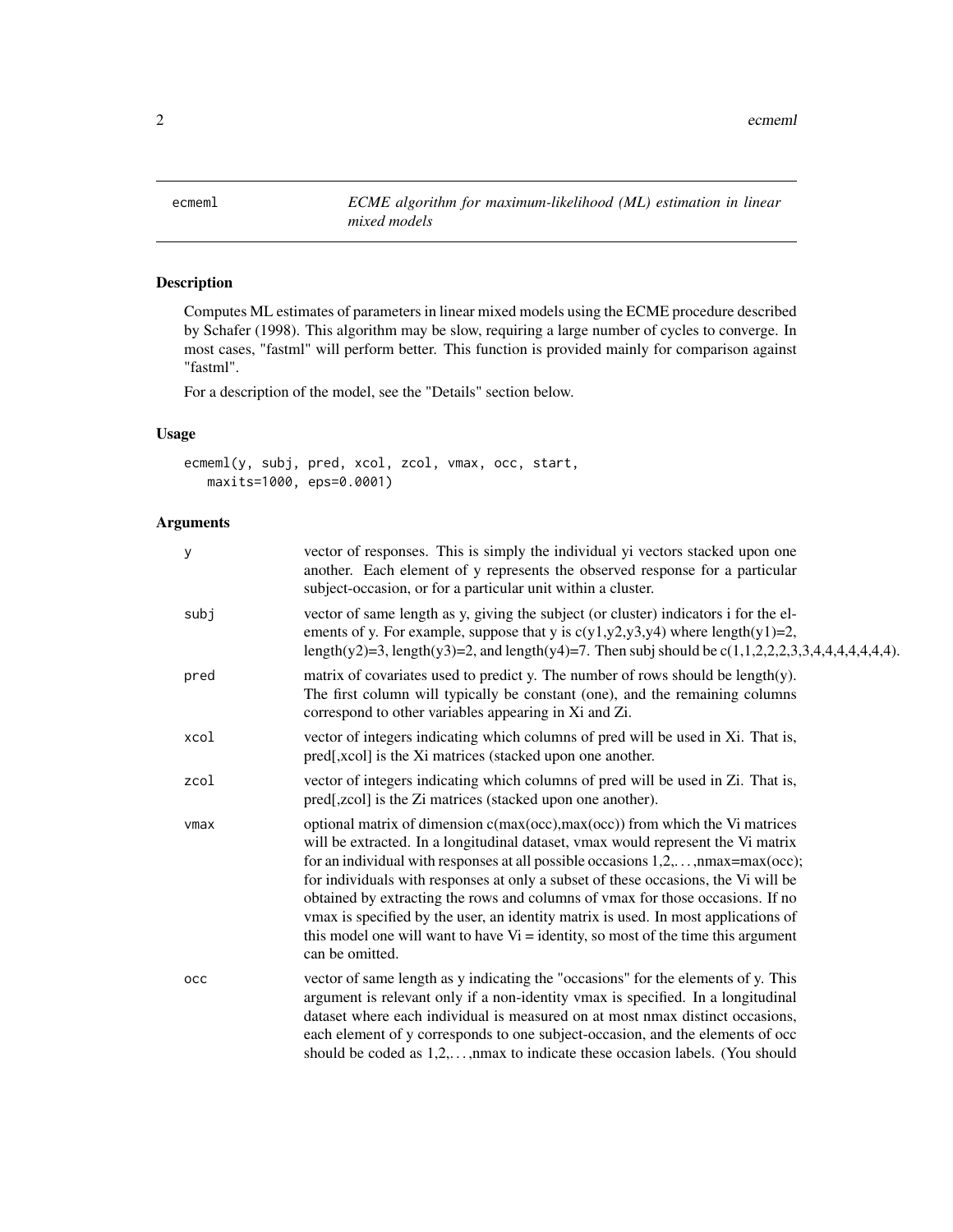|        | label the occasions as $1,2,,$ max even if they are not equally spaced in time;<br>the actual times of measurement will be incorporated into the matrix "pred".)                                                                                                                                                                                                                                       |
|--------|--------------------------------------------------------------------------------------------------------------------------------------------------------------------------------------------------------------------------------------------------------------------------------------------------------------------------------------------------------------------------------------------------------|
| start  | optional starting values of the parameters. If this argument is not given then<br>the function chooses its own starting values. This argument should be a list of<br>three elements named "beta", "psi", and "sigma2". Note that "beta" should be<br>a vector of the same length as "xcol", "psi" should be a matrix of dimension<br>$c(length(zcol), length(zcol)),$ and "sigma2" should be a scalar. |
| maxits | maximum number of cycles to be performed. The algorithm runs to convergence<br>or until "maxits" iterations, whichever comes first.                                                                                                                                                                                                                                                                    |
| eps    | convergence criterion. The algorithm is considered to have converged if the<br>relative differences in all parameters from one iteration to the next are less than<br>eps-that is, if all(abs(new-old) $\lt$ eps*abs(old)).                                                                                                                                                                            |

For details of the algorithm, see Section 3 of Schafer (1998).

The model, which is typically applied to longitudinal or clustered responses, is

 $yi = Xi\% * \% beta + Zi\% * \% bi + ei, i=1,...,m,$ 

where

 $yi = (ni \times 1)$  response vector for subject or cluster i;  $Xi = (ni \times p)$  matrix of covariates;  $Zi = (ni \times q)$ matrix of covariates; beta =  $(p \times 1)$  vector of coefficients common to the population (fixed effects); bi =  $(q \times 1)$  vector of coefficients specific to subject or cluster i (random effects); and ei = (ni x 1) vector of residual errors.

The vector bi is assumed to be normally distributed with mean zero and unstructured covariance matrix psi,

bi  $\sim N(0, \text{psi})$  independently for i=1,...,m.

The residual vector ei is assumed to be

ei ∼ N(0,sigma2\*Vi)

where Vi is a known (ni x ni) matrix. In most applications, Vi is the identity matrix.

#### Value

a list containing the following components.

| vector of same length as "xcol" containing estimated fixed effects.                                                        |
|----------------------------------------------------------------------------------------------------------------------------|
| estimate of residual error variance.                                                                                       |
| matrix of dimension c(length(zcol), length(zcol)) containing estimated variances<br>and covariances of the random effects. |
| T if the algorithm converged, F if it did not.                                                                             |
| number of iterations actually performed. Will be equal to "maxits" if con-<br>verged=F.                                    |
| vector of length "iter" reporting the value of the loglikelihood at each iteration.                                        |
|                                                                                                                            |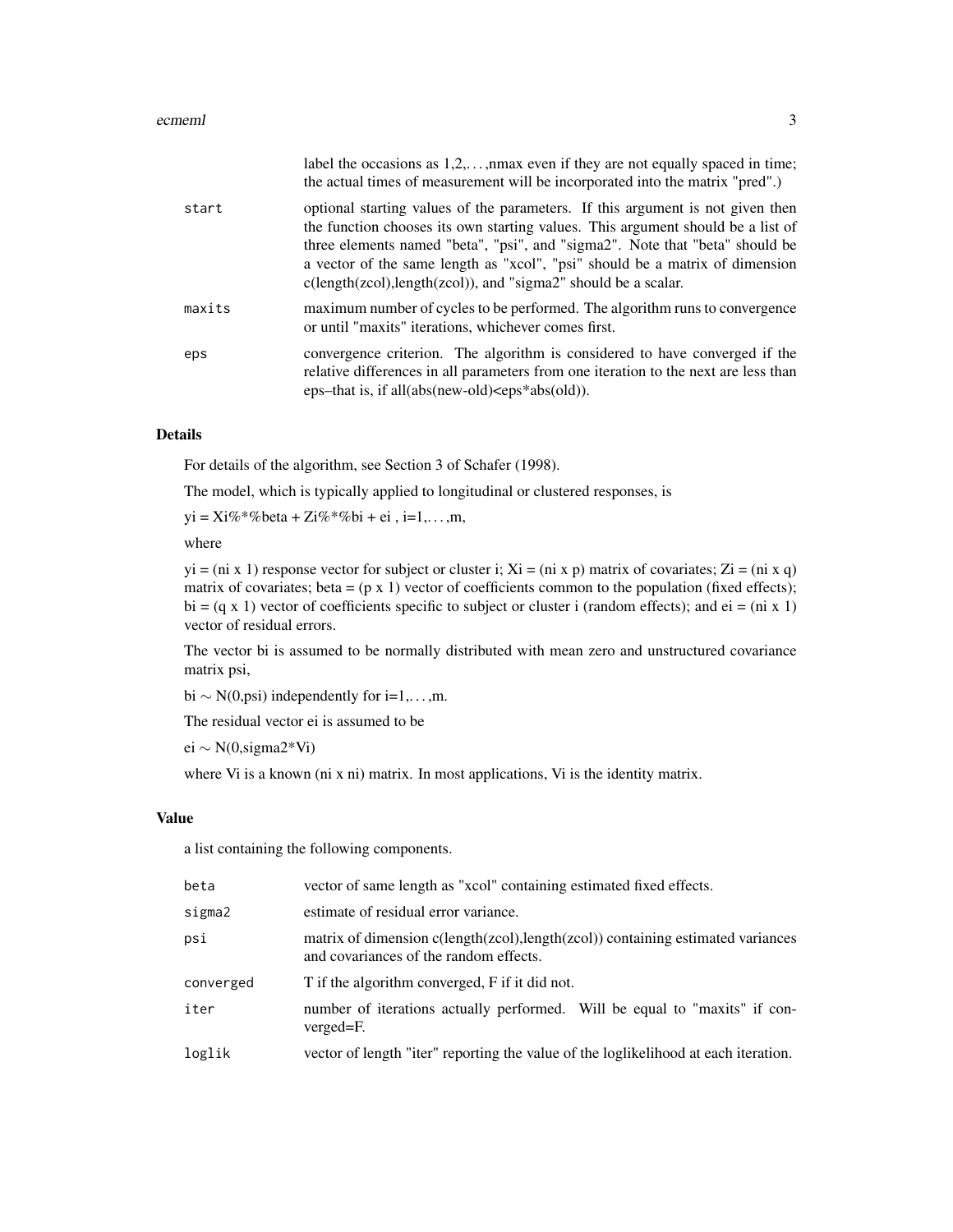<span id="page-3-0"></span>

| cov.beta | matrix of dimension $c(length(xcol), length(xcol))$ containing estimated variances<br>and covariances for elements of "beta". These are conventional estimates which<br>regard the variance parameters (sigma2 and psi) as fixed at their ML estimates.                                                                                                                                                       |
|----------|---------------------------------------------------------------------------------------------------------------------------------------------------------------------------------------------------------------------------------------------------------------------------------------------------------------------------------------------------------------------------------------------------------------|
| b.hat    | a matrix with length(zcol) rows and m columns, where $b.hat[j]$ is an empirical<br>Bayes estimate of bi.                                                                                                                                                                                                                                                                                                      |
| cov.b    | an array of dimension length(zcol) by length(zcol) by m, where $cov.b[$ , i] is an<br>empirical Bayes estimate of the covariance matrix associated with bi. These<br>are conventional estimates which regard the variance parameters (sigma2 and<br>psi) as fixed at their ML estimates. (An improved version which incorporates<br>variance-parameter uncertainty is available from the function "fastrml".) |

#### References

Schafer, J.L. (1998) Some improved procedures for linear mixed models. Submitted to Journal of the American Statistical Association.

#### See Also

[ecmerml](#page-3-1), [fastml](#page-11-1), [fastrml](#page-16-1), [fastmode](#page-13-1), [mgibbs](#page-19-1), [fastmcmc](#page-7-1), [example](#page-6-1)

# Examples

```
## Not run:
For a detailed example, see the file "example.R" distributed
with this library.
```
## End(Not run)

<span id="page-3-1"></span>ecmerml *ECME algorithm for restricted maximum-likelihood (RML) estimation in linear mixed models*

#### Description

Computes RML estimates of parameters in linear mixed models using the ECME procedure described by Schafer (1998). This algorithm may be slow, requiring a large number of cycles to converge. In most cases, "fastrml" will perform better. This function is provided mainly for comparison against "fastrml".

For a description of the model, see the "Details" section below.

#### Usage

```
ecmerml(y, subj, pred, xcol, zcol, vmax, occ, start,
   maxits=1000, eps=0.0001)
```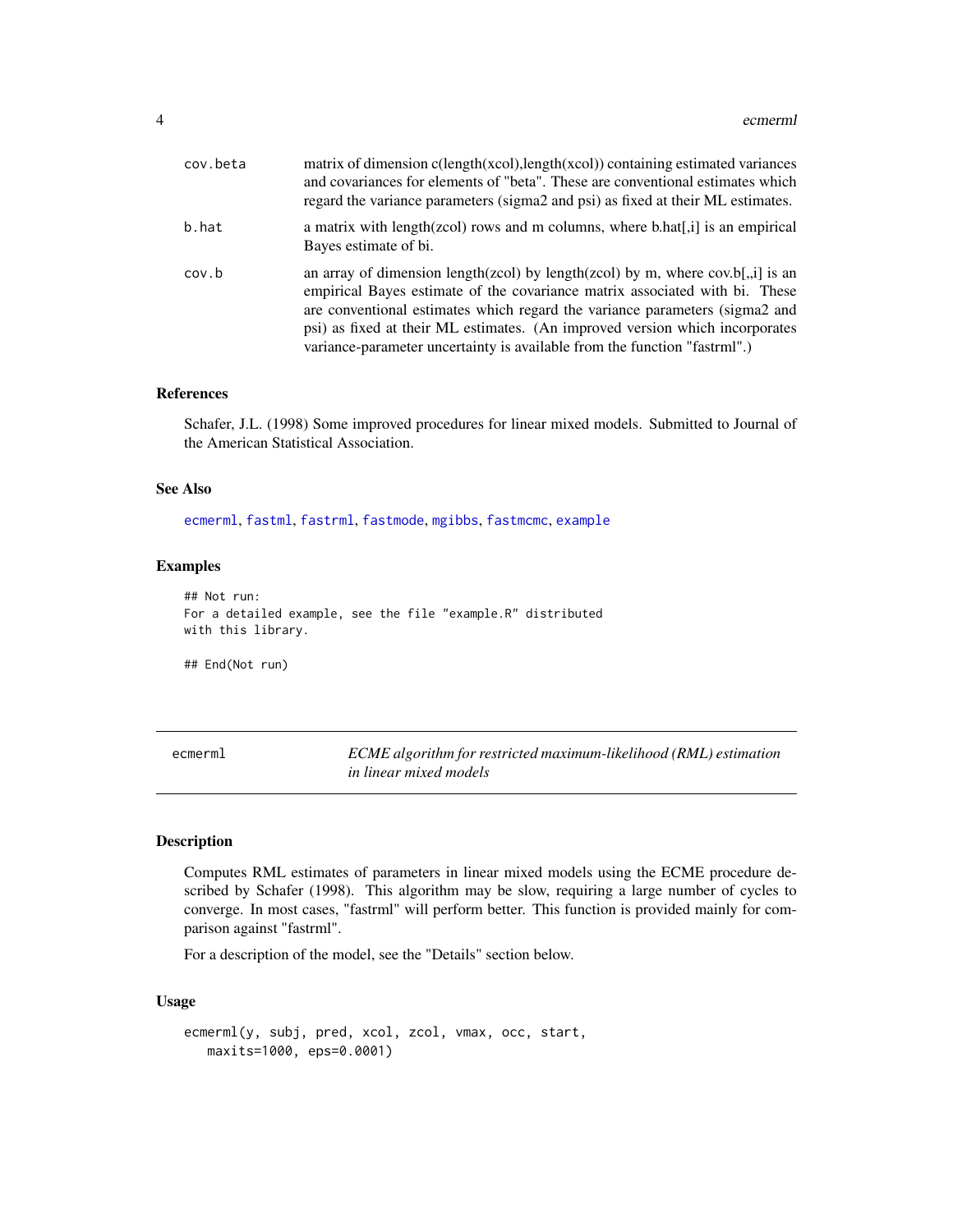#### ecmerml 5

# Arguments

| у      | vector of responses. This is simply the individual yi vectors stacked upon one<br>another. Each element of y represents the observed response for a particular<br>subject-occasion, or for a particular unit within a cluster.                                                                                                                                                                                                                                                                                                                                                                                                                                |
|--------|---------------------------------------------------------------------------------------------------------------------------------------------------------------------------------------------------------------------------------------------------------------------------------------------------------------------------------------------------------------------------------------------------------------------------------------------------------------------------------------------------------------------------------------------------------------------------------------------------------------------------------------------------------------|
| subj   | vector of same length as y, giving the subject (or cluster) indicators i for the el-<br>ements of y. For example, suppose that y is $c(y1,y2,y3,y4)$ where length $(y1)=2$ ,<br>length(y2)=3, length(y3)=2, and length(y4)=7. Then subj should be $c(1,1,2,2,2,3,3,4,4,4,4,4,4,4)$ .                                                                                                                                                                                                                                                                                                                                                                          |
| pred   | matrix of covariates used to predict y. The number of rows should be length(y).<br>The first column will typically be constant (one), and the remaining columns<br>correspond to other variables appearing in Xi and Zi.                                                                                                                                                                                                                                                                                                                                                                                                                                      |
| xcol   | vector of integers indicating which columns of pred will be used in Xi. That is,<br>pred[,xcol] is the Xi matrices (stacked upon one another.                                                                                                                                                                                                                                                                                                                                                                                                                                                                                                                 |
| zcol   | vector of integers indicating which columns of pred will be used in Zi. That is,<br>pred[,zcol] is the Zi matrices (stacked upon one another).                                                                                                                                                                                                                                                                                                                                                                                                                                                                                                                |
| vmax   | optional matrix of dimension c(max(occ), max(occ)) from which the Vi matrices<br>will be extracted. In a longitudinal dataset, vmax would represent the Vi matrix<br>for an individual with responses at all possible occasions $1, 2, \ldots, \text{max} = \text{max}(\text{occ})$ ;<br>for individuals with responses at only a subset of these occasions, the Vi will be<br>obtained by extracting the rows and columns of vmax for those occasions. If no<br>vmax is specified by the user, an identity matrix is used. In most applications of<br>this model one will want to have $Vi =$ identity, so most of the time this argument<br>can be omitted. |
| occ    | vector of same length as y indicating the "occasions" for the elements of y. This<br>argument is relevant only if a non-identity vmax is specified. In a longitudinal<br>dataset where each individual is measured on at most nmax distinct occasions,<br>each element of y corresponds to one subject-occasion, and the elements of occ<br>should be coded as $1,2,,$ max to indicate these occasion labels. (You should<br>label the occasions as $1,2,,$ max even if they are not equally spaced in time;<br>the actual times of measurement will be incorporated into the matrix "pred".)                                                                 |
| start  | optional starting values of the parameters. If this argument is not given then<br>the function chooses its own starting values. This argument should be a list of<br>three elements named "beta", "psi", and "sigma2". Note that "beta" should be<br>a vector of the same length as "xcol", "psi" should be a matrix of dimension<br>$c(length(zcol), length(zcol)),$ and "sigma2" should be a scalar.                                                                                                                                                                                                                                                        |
| maxits | maximum number of cycles to be performed. The algorithm runs to convergence<br>or until "maxits" iterations, whichever comes first.                                                                                                                                                                                                                                                                                                                                                                                                                                                                                                                           |
| eps    | convergence criterion. The algorithm is considered to have converged if the<br>relative differences in all parameters from one iteration to the next are less than<br>eps-that is, if all(abs(new-old) <eps*abs(old)).< td=""></eps*abs(old)).<>                                                                                                                                                                                                                                                                                                                                                                                                              |
|        |                                                                                                                                                                                                                                                                                                                                                                                                                                                                                                                                                                                                                                                               |

# Details

For details of the algorithm, see Section 3 of Schafer (1998).

The model, which is typically applied to longitudinal or clustered responses, is

yi = Xi%\*%beta + Zi%\*%bi + ei , i=1,...,m,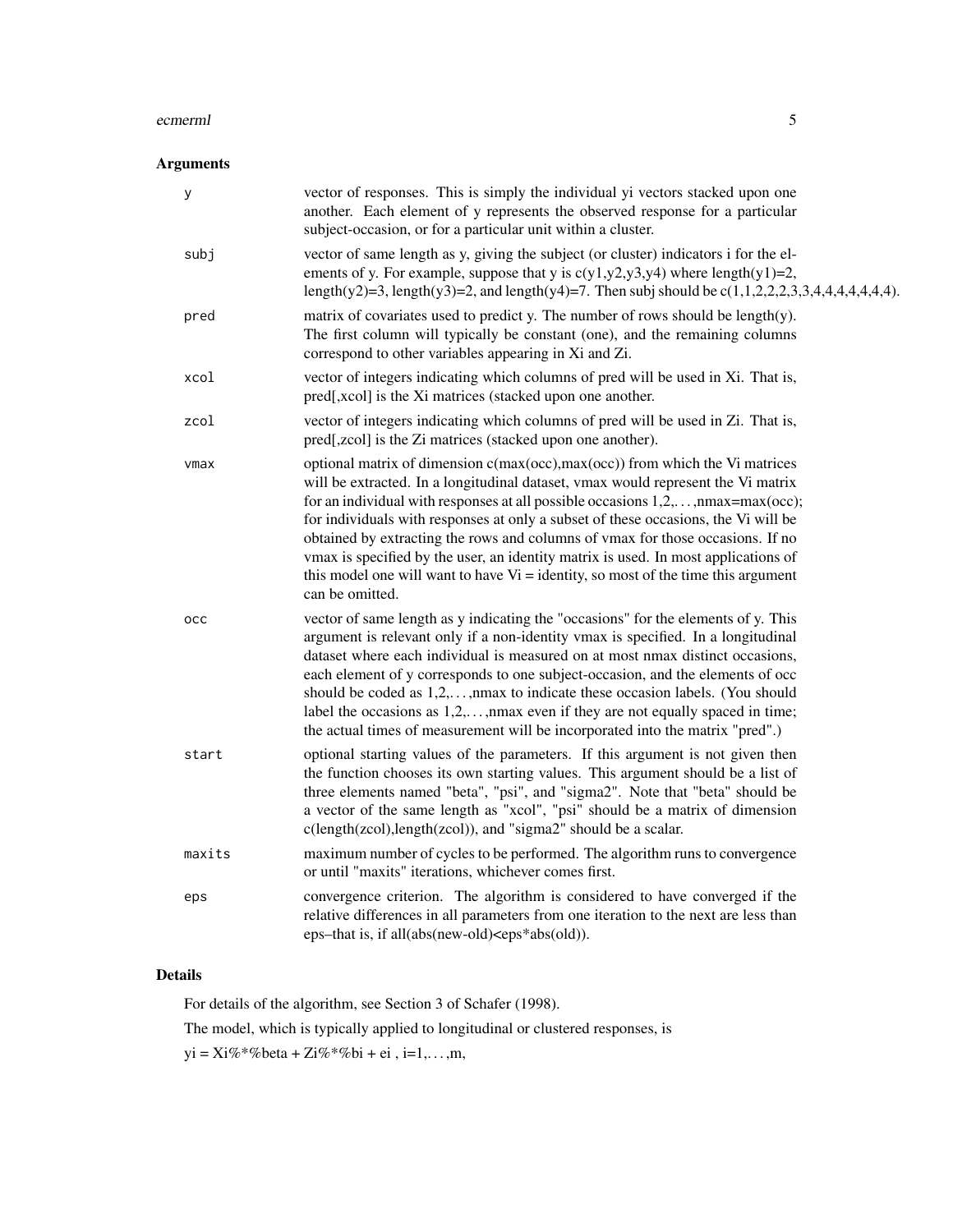#### where

 $yi = (ni \times 1)$  response vector for subject or cluster i;  $Xi = (ni \times p)$  matrix of covariates;  $Zi = (ni \times q)$ matrix of covariates; beta =  $(p \times 1)$  vector of coefficients common to the population (fixed effects); bi =  $(q \times 1)$  vector of coefficients specific to subject or cluster i (random effects); and ei = (ni x 1) vector of residual errors.

The vector bi is assumed to be normally distributed with mean zero and unstructured covariance matrix psi,

bi  $\sim N(0, \text{psi})$  independently for i=1,...,m.

The residual vector ei is assumed to be

ei ∼ N(0,sigma2\*Vi)

where Vi is a known (ni x ni) matrix. In most applications, Vi is the identity matrix.

### Value

a list containing the following components.

| beta      | vector of same length as "xcol" containing estimated fixed effects.                                                                                                                                                                                                                                                                                                                                          |
|-----------|--------------------------------------------------------------------------------------------------------------------------------------------------------------------------------------------------------------------------------------------------------------------------------------------------------------------------------------------------------------------------------------------------------------|
| sigma2    | estimate of residual error variance.                                                                                                                                                                                                                                                                                                                                                                         |
| psi       | matrix of dimension c(length(zcol), length(zcol)) containing estimated variances<br>and covariances of the random effects.                                                                                                                                                                                                                                                                                   |
| converged | T if the algorithm converged, F if it did not.                                                                                                                                                                                                                                                                                                                                                               |
| iter      | number of iterations actually performed. Will be equal to "maxits" if con-<br>verged=F.                                                                                                                                                                                                                                                                                                                      |
| loglik    | vector of length "iter" reporting the value of the "restricted" loglikelihood at<br>each iteration.                                                                                                                                                                                                                                                                                                          |
| cov.beta  | matrix of dimension $c(length(xcol), length(xcol))$ containing estimated variances<br>and covariances for elements of "beta". These are conventional estimates which<br>regard the variance parameters (sigma2 and psi) as fixed at their RML estimates.                                                                                                                                                     |
| b.hat     | a matrix with length(zcol) rows and m columns, where b.hat[,i] is an empirical<br>Bayes estimate of bi.                                                                                                                                                                                                                                                                                                      |
| cov.b     | an array of dimension length(zcol) by length(zcol) by m, where $cov.b[,i]$ is an<br>empirical Bayes estimate of the covariance matrix associated with bi. These<br>are conventional estimates which regard the variance parameters (sigma2 and<br>psi) as fixed at their RML estimates. (An improved version which incorporates<br>variance-parameter uncertainty is available from the function "fastrml".) |

# References

Schafer, J.L. (1998) Some improved procedures for linear mixed models. Submitted to Journal of the American Statistical Association.

# See Also

[ecmeml](#page-1-1), [fastml](#page-11-1), [fastrml](#page-16-1), [fastmode](#page-13-1), [mgibbs](#page-19-1), [fastmcmc](#page-7-1), [example](#page-6-1)

<span id="page-5-0"></span>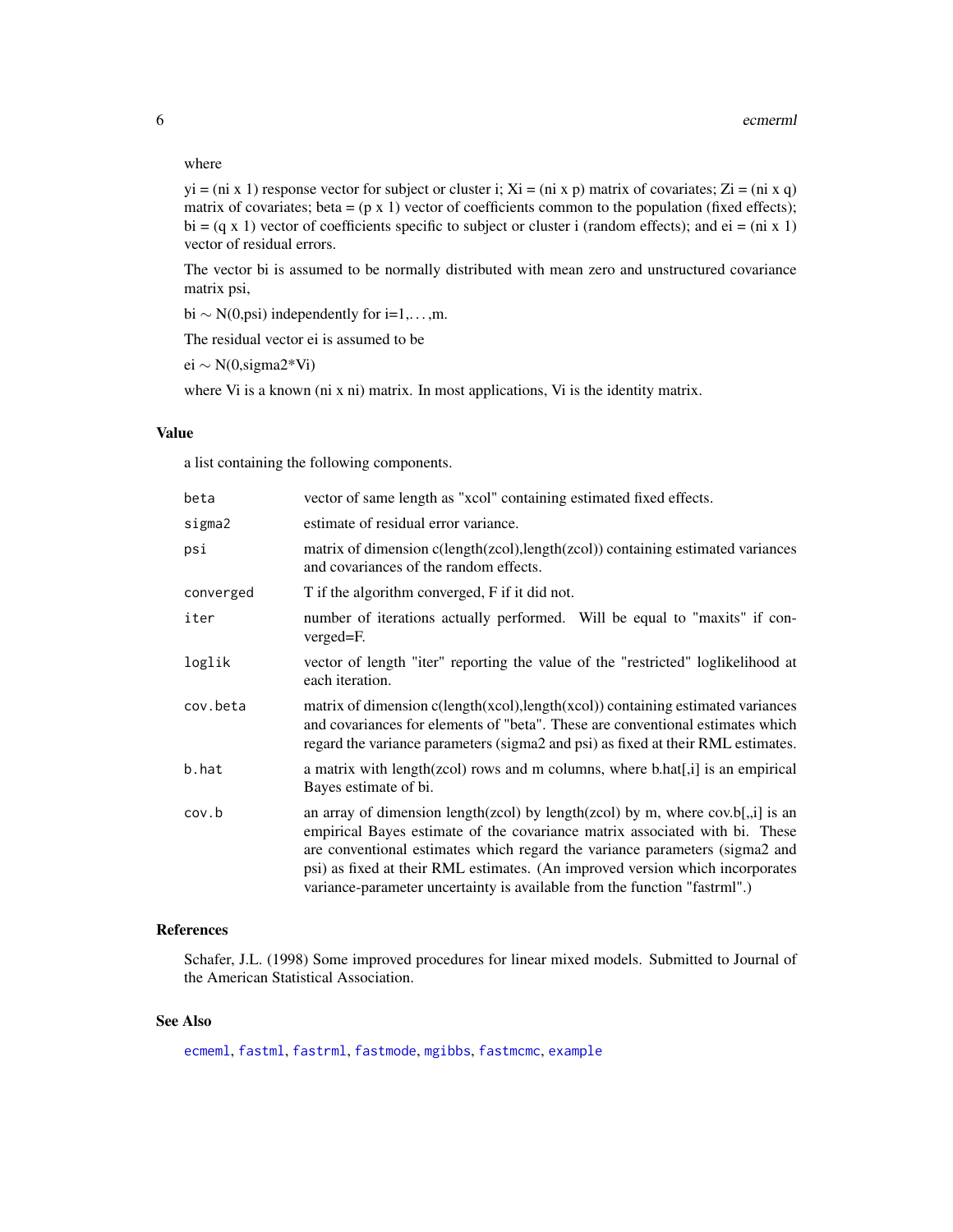#### <span id="page-6-0"></span>example 7 and 2008 and 2008 and 2008 and 2008 and 2008 and 2008 and 2008 and 2008 and 2008 and 2008 and 2008 and 2008 and 2008 and 2008 and 2008 and 2008 and 2008 and 2008 and 2008 and 2008 and 2008 and 2008 and 2008 and 2

#### Examples

```
## Not run:
For a detailed example, see the file "example.R" distributed
with this library.
```
## End(Not run)

<span id="page-6-1"></span>example *lmm package example command file*

#### **Description**

The data as contained in [marijuana](#page-19-2) is used to fit a compound symmetry model with a fixed effect for each occasion and a random intercept for each subject.

Since the six measurements per subject were not clearly ordered in time, instead of a model with time of measurement entered with linear (or perhaps higher-order polynomial) effects, the model has an intercept and five dummy codes to allow the population means for the six occasions to be estimated freely. For a subject i with no missing values, the covariate matrices will be

Xi=( 1 1 0 0 0 0, 1 0 1 0 0 0, 1 0 0 1 0 0, 1 0 0 0 1 0, 1 0 0 0 0 1) and Zi=(1,1,1,1,1,1)

The Xi's and Zi's are combined into a single matrix called pred (Zi is merely the first column of  $X$ i), simply the matrices  $X$ i (i=1,...,9), stacked upon each other.

#### See Also

[ecmeml](#page-1-1), [ecmerml](#page-3-1), [fastml](#page-11-1), [fastrml](#page-16-1), [fastmcmc](#page-7-1), [fastmode](#page-13-1), [mgibbs](#page-19-1)

#### Examples

```
### Model specification ###
data(marijuana)
# To work only on those with complete data
marijuana <- subset(marijuana,!is.na(y))
attach(marijuana)
pred <- cbind(int,dummy1,dummy2,dummy3,dummy4,dummy5)
xcol \leftarrow 1:6zcol <-1### ML Estimation ###
ecmeml.result <- ecmeml(y,subj,pred,xcol,zcol)
fastml.result <- fastml(y,subj,pred,xcol,zcol)
#
# which converged in 212 and 8 cycles, respectively. For example, the
# first elemenent of the ML estimate of the fixed effects (the intercept)
# estimates the mean for the last occasion and the other elements of beta
# estimate the differences in means between the first five occasions and
# the last one. So we can find the estimated means for the six occasions.
#
```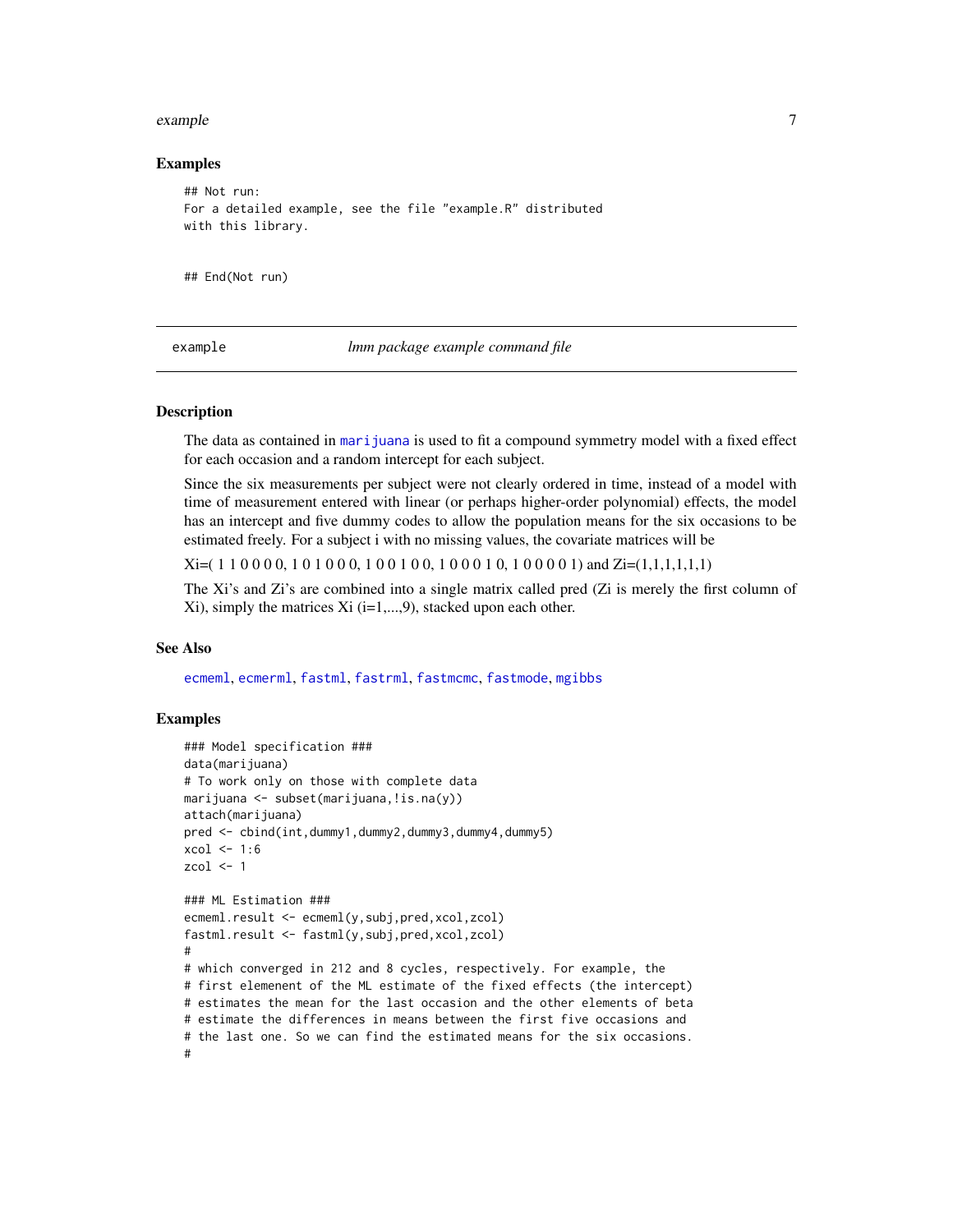```
beta.hat <- fastml.result$beta
muhat <- c(beta.hat[2]+beta.hat[1], beta.hat[3]+beta.hat[1],
  beta.hat[4]+beta.hat[1], beta.hat[5]+beta.hat[1],
  beta.hat[6]+beta.hat[1], beta.hat[1])
### RML estimation ###
ecmerml.result <- ecmerml(y,subj,pred,xcol,zcol)
fastrml.result <- fastrml(y,subj,pred,xcol,zcol)
### Improved variance estimation in Section 4 ###
b.hat <- as.vector(fastrml.result$b.hat)
se.new <- sqrt(as.vector(fastrml.result$cov.b.new))
se.old <- sqrt(as.vector(fastrml.result$cov.b))
table2 <- cbind(round(b.hat,3),round(cbind(b.hat-2*se.old,b.hat+2*se.old,
      b.hat-2*se.new,b.hat+2*se.new),2),round(100*(se.new-se.old)/se.old))
dimnames(table2) <- list(paste("Subject",format(1:9)),
   c("Est.","Lower.old","Upper.old","Lower.new","Upper.new","Increase (%)"))
print(table2)
#
# which reproduces Table 2 and compares 95% interval estimates
# under the new method to conventional empirical Bayes intervals.
### MCMC in Section 5 ###
prior <- list(a=3*100,b=3,c=3,Dinv=3*5)
gibbs.result <- mgibbs(y,subj,pred,xcol,zcol,prior=prior,seed=1234,iter=5000)
fmcmc.result <- fastmcmc(y,subj,pred,xcol,zcol,prior=prior,seed=2345,iter=5000)
#
# which run 5,000 cycles for each algorithm and generates Figure 1.
#
# library(ts)
par(mfrow=c(2,1))
acf(log(gibbs.result$psi.series[1,1,]),lag.max=10, ylim=0:1)
acf(log(fmcmc.result$psi.series[1,1,]),lag.max=10, ylim=0:1)
detach(marijuana)
```
<span id="page-7-1"></span>fastmcmc *Rapidly converging Markov chain Monte Carlo algorithm for Bayesian inference in linear mixed models*

#### **Description**

Simulates posterior draws of parameters in linear mixed models using the rapidly converging Markov chain Monte Carlo (MCMC) procedure described by Schafer (1998), which combines a Metropolis-Hastings algorithm with a modified Gibbs sampler.

Prior to the MCMC simulation, the posterior mode of the variance parameters is found using the algorithm of "fastmode". The results from a call to "fastmode" are returned along with the MCMC results.

For a description of the model and the prior distribution, see the "Details" section below.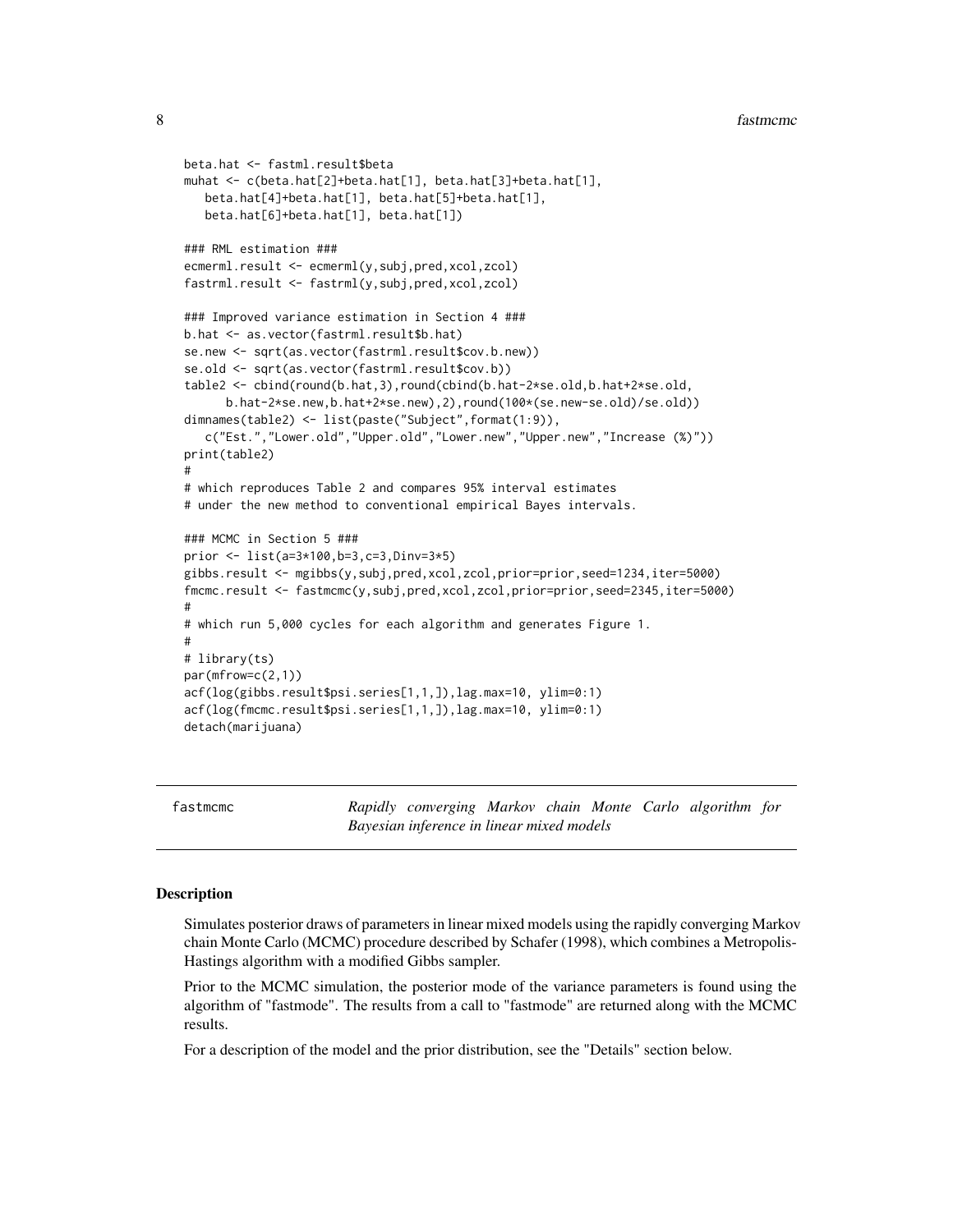#### fastmcmc 9

# Usage

```
fastmcmc(y, subj, pred, xcol, zcol, prior, seed, vmax,
  occ, start.mode, maxits=100, eps=0.0001, iter=1000,
   start.mcmc, df=4)
```

| у          | vector of responses. This is simply the individual yi vectors stacked upon one<br>another. Each element of y represents the observed response for a particular<br>subject-occasion, or for a particular unit within a cluster.                                                                                                                                                                                                                                                                                                                                                                                                         |
|------------|----------------------------------------------------------------------------------------------------------------------------------------------------------------------------------------------------------------------------------------------------------------------------------------------------------------------------------------------------------------------------------------------------------------------------------------------------------------------------------------------------------------------------------------------------------------------------------------------------------------------------------------|
| subj       | vector of same length as y, giving the subject (or cluster) indicators i for the el-<br>ements of y. For example, suppose that y is $c(y1,y2,y3,y4)$ where length $(y1)=2$ ,<br>length(y2)=3, length(y3)=2, and length(y4)=7. Then subj should be $c(1,1,2,2,2,3,3,4,4,4,4,4,4)$ .                                                                                                                                                                                                                                                                                                                                                     |
| pred       | matrix of covariates used to predict y. The number of rows should be length(y).<br>The first column will typically be constant (one), and the remaining columns<br>correspond to other variables appearing in Xi and Zi.                                                                                                                                                                                                                                                                                                                                                                                                               |
| xcol       | vector of integers indicating which columns of pred will be used in Xi. That is,<br>pred[,xcol] is the Xi matrices (stacked upon one another.                                                                                                                                                                                                                                                                                                                                                                                                                                                                                          |
| zcol       | vector of integers indicating which columns of pred will be used in Zi. That is,<br>pred[,zcol] is the Zi matrices (stacked upon one another).                                                                                                                                                                                                                                                                                                                                                                                                                                                                                         |
| prior      | A list with four components specifying the hyperparameters of the prior distri-<br>bution applied to sigma2 and psi. The components must be named "a", "b", "c",<br>and "Dinv". All are scalars except for "Dinv", which is a matrix of dimension<br>c(length(zcol),length(zcol)).                                                                                                                                                                                                                                                                                                                                                     |
| seed       | Seed for random number generator. This should be a positive integer.                                                                                                                                                                                                                                                                                                                                                                                                                                                                                                                                                                   |
| $\nu$ max  | optional matrix of dimension c(max(occ),max(occ)) from which the Vi matrices<br>will be extracted. In a longitudinal dataset, vmax would represent the Vi matrix<br>for an individual with responses at all possible occasions $1, 2, \ldots, n$ max=max(occ);<br>for individuals with responses at only a subset of these occasions, the Vi will be<br>obtained by extracting the rows and columns of vmax for those occasions. If no<br>vmax is specified by the user, an identity matrix is used. In most applications of<br>this model one will want to have $Vi =$ identity, so most of the time this argument<br>can be omitted. |
| occ        | vector of same length as y indicating the "occasions" for the elements of y. This<br>argument is relevant only if a non-identity vmax is specified. In a longitudinal<br>dataset where each individual is measured on at most nmax distinct occasions,<br>each element of y corresponds to one subject-occasion, and the elements of occ<br>should be coded as $1,2,,$ max to indicate these occasion labels. (You should<br>label the occasions as $1, 2, \ldots$ , nmax even if they are not equally spaced in time;<br>the actual times of measurement will be incorporated into the matrix "pred".)                                |
| start.mode | optional starting values of the parameters for the mode-finding procedure. If this<br>argument is not given then the function chooses its own starting values. This<br>argument should be a list of three elements named "beta", "psi", and "sigma2".<br>Note that "beta" should be a vector of the same length as "xcol", "psi" should<br>be a matrix of dimension c(length(zcol), length(zcol)), and "sigma2" should be a<br>scalar.                                                                                                                                                                                                 |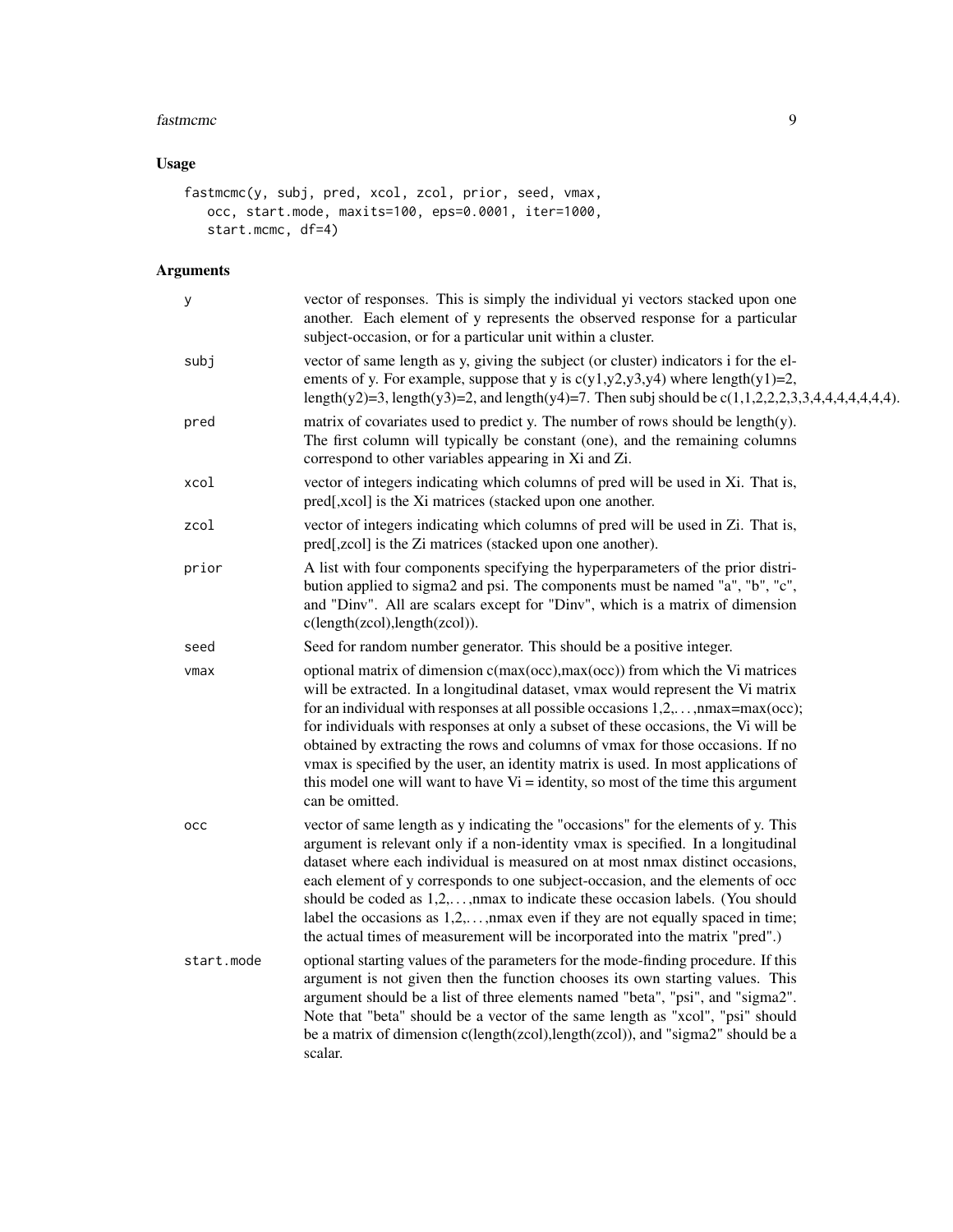| maxits     | maximum number of cycles of the mode-finding procedure. The algorithm runs<br>to convergence or until "maxits" iterations, whichever comes first.                                                                                                                                 |
|------------|-----------------------------------------------------------------------------------------------------------------------------------------------------------------------------------------------------------------------------------------------------------------------------------|
| eps        | convergence criterion for the mode-finding procedure. The algorithm is con-<br>sidered to have converged if the relative differences in all parameters from one<br>iteration to the next are less than eps-that is, if all(abs(new-old) <eps*abs(old)).< td=""></eps*abs(old)).<> |
| iter       | number of cycles of the MCMC procedure to be performed.                                                                                                                                                                                                                           |
| start.mcmc | optional starting values of the parameters for the MCMC procedure. If this<br>argument is not given, then the procedure is started at the posterior mode.                                                                                                                         |
| df         | degrees of freedom for the multivariate t approximation in the Metropolis-Hastings<br>algorithm.                                                                                                                                                                                  |

The algorithm is described in Section 5 of Schafer (1998).

The model, which is typically applied to longitudinal or clustered responses, is

 $yi = Xi\% * \% beta + Zi\% * \% bi + ei, i=1,...,m,$ 

#### where

 $yi = (ni x 1)$  response vector for subject or cluster i;  $Xi = (ni x p)$  matrix of covariates;  $Zi = (ni x q)$ matrix of covariates; beta =  $(p \times 1)$  vector of coefficients common to the population (fixed effects); bi =  $(q \times 1)$  vector of coefficients specific to subject or cluster i (random effects); and ei = (ni x 1) vector of residual errors.

The vector bi is assumed to be normally distributed with mean zero and unstructured covariance matrix psi,

bi  $\sim N(0, \text{psi})$  independently for i=1,...,m.

The residual vector ei is assumed to be

ei ∼ N(0,sigma2\*Vi)

where Vi is a known (ni x ni) matrix. In most applications, Vi is the identity matrix.

The prior distribution applied to the within-unit residual variance is scaled inverted-chisquare,

sigma2  $\sim$  a / chisq(b),

where chisq(b) denotes a chisquare random variable with b degrees of freedom, and a and b are user-defined hyperparameters. Values for the hyperparmeters may be chosen by regarding a/b as a rough prior guess for sigma2, and as the imaginary degrees of freedom on which this guess is based.

The prior distribution applied to the between-unit covariance matrix is inverted Wishart,

 $\text{psi} \sim \text{W}(c, D),$ 

where psiinv is the inverse of the between-unit covariance matrix psi, and  $W(c,D)$  denotes a Wishart distribution with degrees of freedom c and scale matrix D. Values for the hyperparameters may be chosen by regarding Dinv/c (the inverse of D divided by c) as a rough prior guess for psi, and c as the imaginary degrees of freedom on which this guess is based.

An improper uniform prior density function is applied to the fixed effects beta.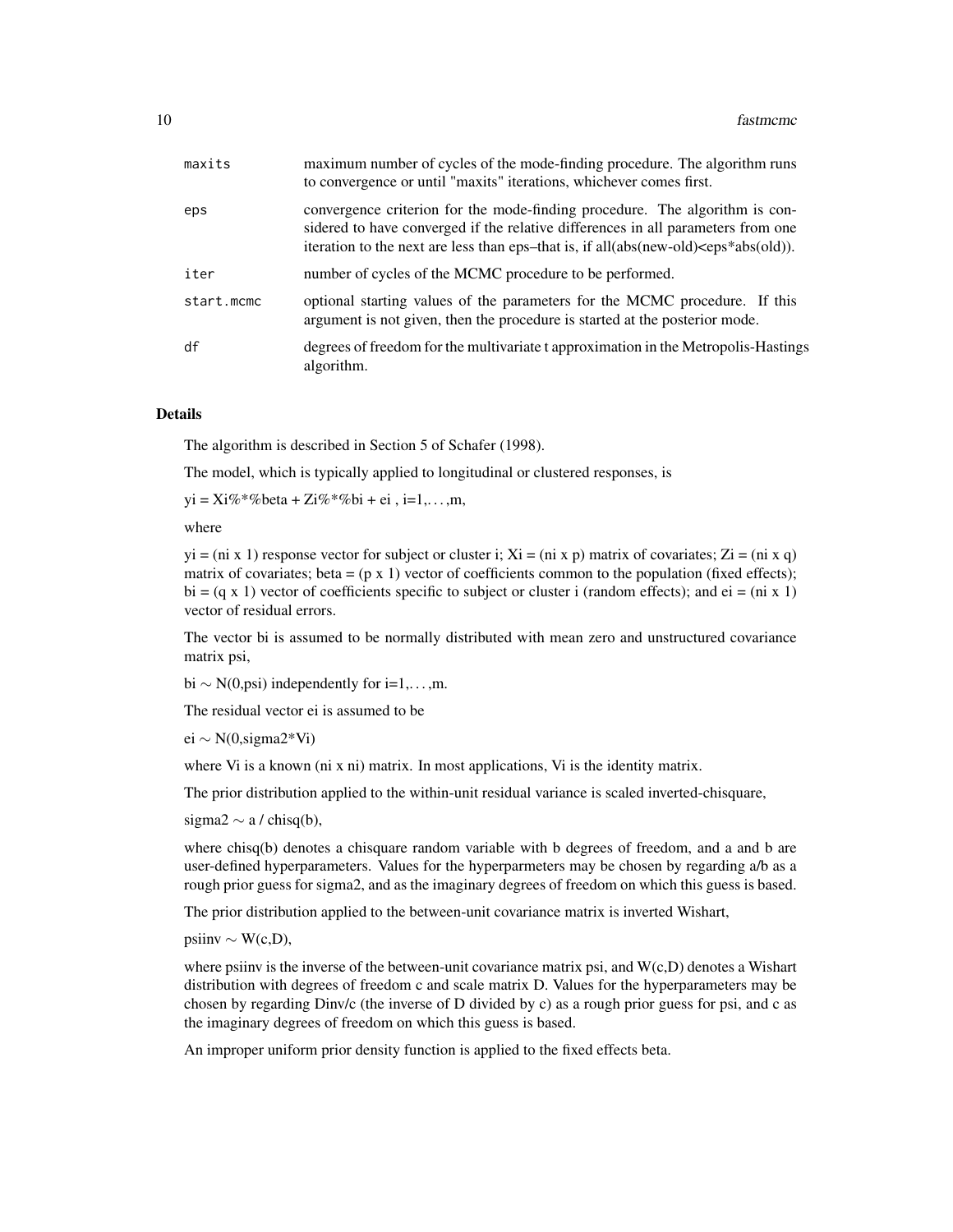#### <span id="page-10-0"></span>fastmcmc 11

# Value

a list containing the following components.

| beta          | simulated value of coefficients beta after "iter" cycles of the MCMC algorithm.<br>This is a vector of the same length as xcol.                                                                                                                                                    |
|---------------|------------------------------------------------------------------------------------------------------------------------------------------------------------------------------------------------------------------------------------------------------------------------------------|
| sigma2        | simulated value of the residual variance sigma2 after "iter" cycles of the MCMC<br>algorithm.                                                                                                                                                                                      |
| psi           | simulated value of the between-unit covariance matrix psi after "iter" cycles of<br>the MCMC algorithm.                                                                                                                                                                            |
| sigma2.series | vector of length "iter" containing the entire history of simulated values of sigma2.<br>That is, sigma2.series[t] contains the value of sigma2 at cycle t.                                                                                                                         |
| psi.series    | array of dimension c(length(zcol),length(zcol),iter) containing the entire history<br>of simulated values of psi. That is, psi.series[,,t] contains the value of psi at<br>cycle t.                                                                                                |
| ratios        | vector of length "iter" containing the entire history of acceptance ratios from the<br>Metropolis-Hastings algorithm. These ratios diagnose the quality of the multi-<br>variate t approximation. If the approximation were perfect, all of these ratios<br>would be equal to one. |
| reject        | logical vector of length "iter" indicating, for each cycle of the algorithm, whether<br>the Metropolis-Hastings candidate was accepted (T) or rejected (F).                                                                                                                        |
| mode.list     | a list containing the results of the mode-finding procedure. The contents of this<br>list are identical to those produced by "fastmode". For more information, see<br>the help file for "fastmode".                                                                                |

# References

Schafer, J.L. (1998) Some improved procedures for linear mixed models. Submitted to Journal of the American Statistical Association.

#### See Also

[ecmeml](#page-1-1), [ecmerml](#page-3-1), [fastml](#page-11-1), [fastrml](#page-16-1), [fastmode](#page-13-1), [mgibbs](#page-19-1), [example](#page-6-1)

# Examples

```
## Not run:
For a detailed example, see the file "example.R" distributed
with this library.
```
## End(Not run)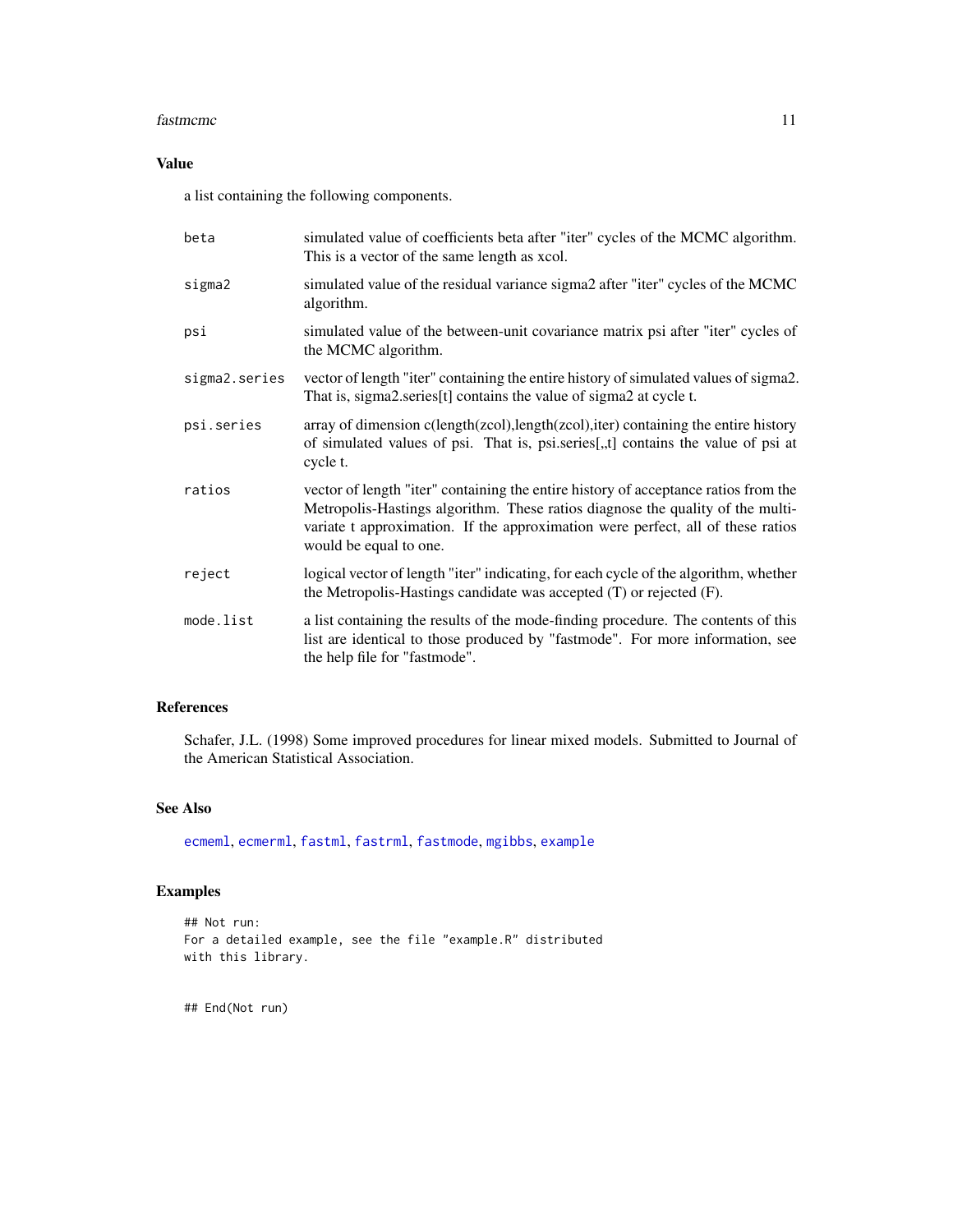<span id="page-11-0"></span>12 fastml

<span id="page-11-1"></span>fastml *Rapidly converging algorithm for maximum-likelihood (ML) estimation in linear mixed models*

# Description

Computes ML estimates of parameters in linear mixed models using the rapidly converging procedure described by Schafer (1998), which combines Fisher scoring with an ECME algorithm.

For a description of the model, see the "Details" section below.

#### Usage

```
fastml(y, subj, pred, xcol, zcol, vmax, occ, start,
  maxits=50, eps=0.0001)
```

| y    | vector of responses. This is simply the individual yi vectors stacked upon one<br>another. Each element of y represents the observed response for a particular<br>subject-occasion, or for a particular unit within a cluster.                                                                                                                                                                                                                                                                                                                                                                                                          |
|------|-----------------------------------------------------------------------------------------------------------------------------------------------------------------------------------------------------------------------------------------------------------------------------------------------------------------------------------------------------------------------------------------------------------------------------------------------------------------------------------------------------------------------------------------------------------------------------------------------------------------------------------------|
| subj | vector of same length as y, giving the subject (or cluster) indicators i for the el-<br>ements of y. For example, suppose that y is $c(y1,y2,y3,y4)$ where length $(y1)=2$ ,<br>length(y2)=3, length(y3)=2, and length(y4)=7. Then subj should be $c(1,1,2,2,2,3,3,4,4,4,4,4,4)$ .                                                                                                                                                                                                                                                                                                                                                      |
| pred | matrix of covariates used to predict y. The number of rows should be length(y).<br>The first column will typically be constant (one), and the remaining columns<br>correspond to other variables appearing in Xi and Zi.                                                                                                                                                                                                                                                                                                                                                                                                                |
| xcol | vector of integers indicating which columns of pred will be used in Xi. That is,<br>pred[,xcol] is the Xi matrices (stacked upon one another.                                                                                                                                                                                                                                                                                                                                                                                                                                                                                           |
| zcol | vector of integers indicating which columns of pred will be used in Zi. That is,<br>pred[,zcol] is the Zi matrices (stacked upon one another).                                                                                                                                                                                                                                                                                                                                                                                                                                                                                          |
| vmax | optional matrix of dimension c(max(occ), max(occ)) from which the Vi matrices<br>will be extracted. In a longitudinal dataset, vmax would represent the Vi matrix<br>for an individual with responses at all possible occasions $1, 2, \ldots, n$ max=max(occ);<br>for individuals with responses at only a subset of these occasions, the Vi will be<br>obtained by extracting the rows and columns of vmax for those occasions. If no<br>vmax is specified by the user, an identity matrix is used. In most applications of<br>this model one will want to have $Vi =$ identity, so most of the time this argument<br>can be omitted. |
| occ  | vector of same length as y indicating the "occasions" for the elements of y. This<br>argument is relevant only if a non-identity vmax is specified. In a longitudinal<br>dataset where each individual is measured on at most nmax distinct occasions,<br>each element of y corresponds to one subject-occasion, and the elements of occ<br>should be coded as $1,2,,$ max to indicate these occasion labels. (You should<br>label the occasions as $1,2,,$ max even if they are not equally spaced in time;<br>the actual times of measurement will be incorporated into the matrix "pred".)                                           |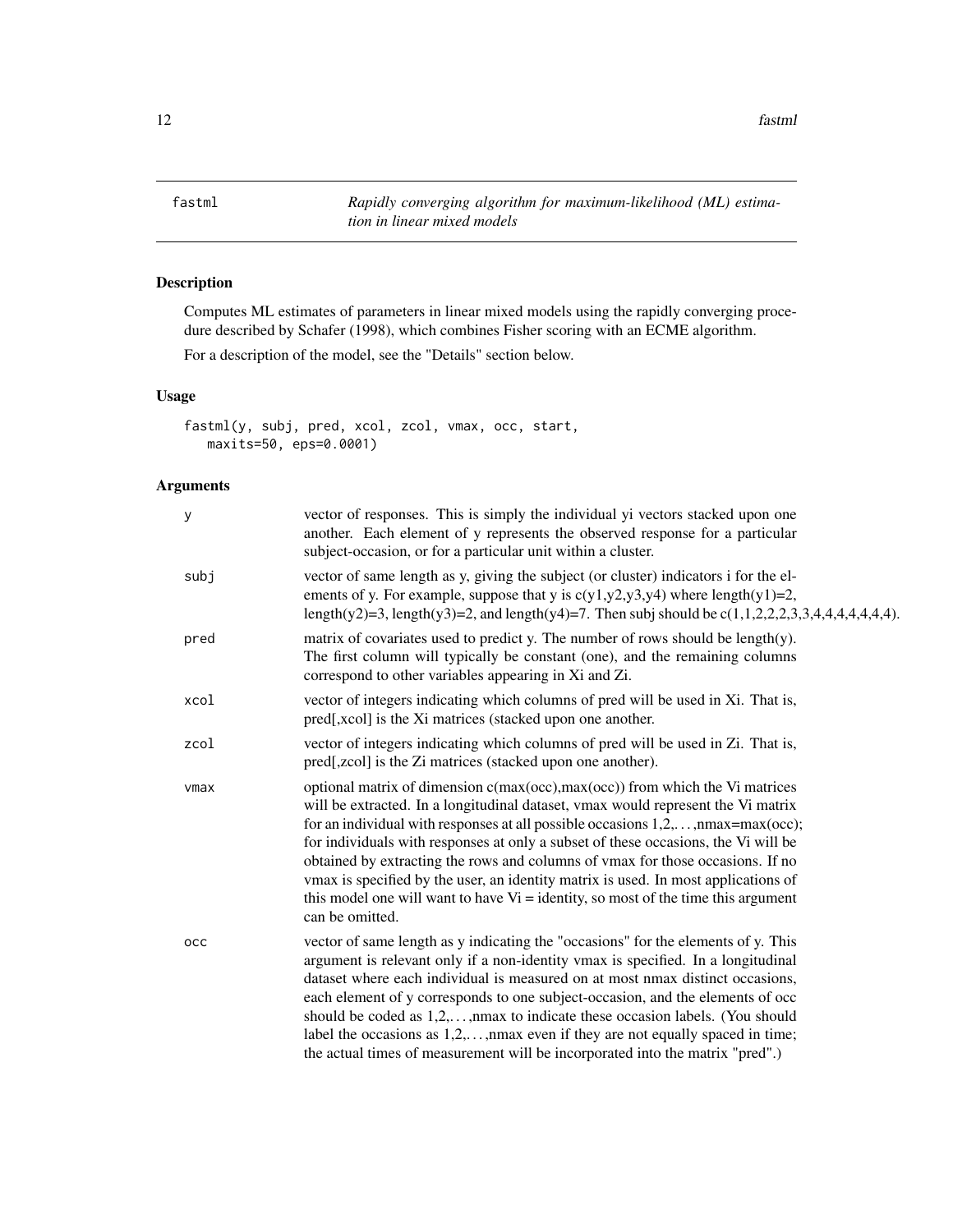#### fastml and the state of the state of the state of the state of the state of the state of the state of the state of the state of the state of the state of the state of the state of the state of the state of the state of the

| start  | optional starting values of the parameters. If this argument is not given then                                                                                                                                               |
|--------|------------------------------------------------------------------------------------------------------------------------------------------------------------------------------------------------------------------------------|
|        | the function chooses its own starting values. This argument should be a list of                                                                                                                                              |
|        | three elements named "beta", "psi", and "sigma2". Note that "beta" should be                                                                                                                                                 |
|        | a vector of the same length as "xcol", "psi" should be a matrix of dimension<br>$c(length(zcol), length(zcol)),$ and "sigma2" should be a scalar.                                                                            |
| maxits | maximum number of cycles to be performed. The algorithm runs to convergence<br>or until "maxits" iterations, whichever comes first.                                                                                          |
| eps    | convergence criterion. The algorithm is considered to have converged if the<br>relative differences in all parameters from one iteration to the next are less than<br>$eps$ -that is, if all(abs(new-old) $<$ eps*abs(old)). |

#### Details

A full description of the algorithm is given in Section 3 of Schafer (1998). Scoring is carried out on log(sigma2) and the nonredundant elements of the inverse of psi/sigma2, taking logs of the diagonal elements.

The model, which is typically applied to longitudinal or clustered responses, is

 $yi = Xi\% * \% beta + Zi\% * \% bi + ei, i=1,...,m,$ 

where

 $yi = (ni \times 1)$  response vector for subject or cluster i;  $Xi = (ni \times p)$  matrix of covariates;  $Zi = (ni \times q)$ matrix of covariates; beta =  $(p \times 1)$  vector of coefficients common to the population (fixed effects); bi =  $(q \times 1)$  vector of coefficients specific to subject or cluster i (random effects); and ei =  $(n \times 1)$ vector of residual errors.

The vector bi is assumed to be normally distributed with mean zero and unstructured covariance matrix psi,

bi  $\sim N(0, \text{psi})$  independently for i=1,...,m.

The residual vector ei is assumed to be

ei ∼ N(0,sigma2\*Vi)

where Vi is a known (ni x ni) matrix. In most applications, Vi is the identity matrix.

#### Value

a list containing the following components.

| beta      | vector of same length as "xcol" containing estimated fixed effects.                                                                                                                                                                                                                    |
|-----------|----------------------------------------------------------------------------------------------------------------------------------------------------------------------------------------------------------------------------------------------------------------------------------------|
| sigma2    | estimate of residual error variance.                                                                                                                                                                                                                                                   |
| psi       | matrix of dimension c(length(zcol), length(zcol)) containing estimated variances<br>and covariances of the random effects.                                                                                                                                                             |
| converged | T if the algorithm converged, F if it did not.                                                                                                                                                                                                                                         |
| iter      | number of iterations actually performed. Will be equal to "maxits" if con-<br>verged=F.                                                                                                                                                                                                |
| reject    | a logical vector of length iter indicating, for each iteration, whether the scoring<br>estimates were rejected and replaced by ECME estimates (T), or whether the<br>scoring estimates were accepted (F). Scoring estimates are rejected if they do<br>not increase the loglikelihood. |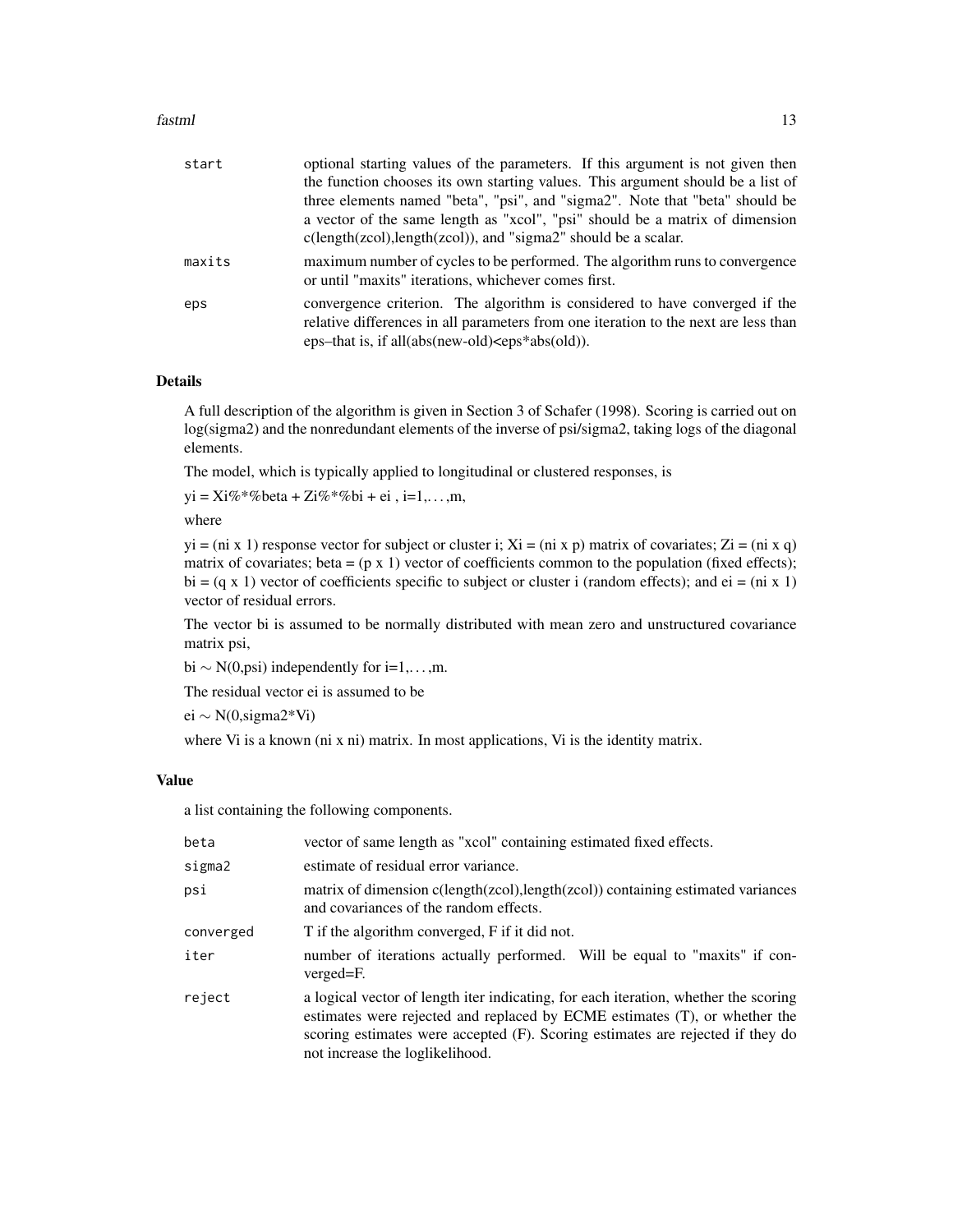<span id="page-13-0"></span>

| loglik   | vector of length "iter" reporting the value of the loglikelihood at each iteration.                                                                                                                                                                                                                                                                                                                           |
|----------|---------------------------------------------------------------------------------------------------------------------------------------------------------------------------------------------------------------------------------------------------------------------------------------------------------------------------------------------------------------------------------------------------------------|
| cov.beta | matrix of dimension $c(length(xcol), length(xcol))$ containing estimated variances<br>and covariances for elements of "beta". These are conventional estimates which<br>regard the variance parameters (sigma2 and psi) as fixed at their ML estimates.                                                                                                                                                       |
| b.hat    | a matrix with length(zcol) rows and m columns, where b.hat[,i] is an empirical<br>Bayes estimate of bi.                                                                                                                                                                                                                                                                                                       |
| cov.b    | an array of dimension length(zcol) by length(zcol) by m, where $cov.b[$ , il is an<br>empirical Bayes estimate of the covariance matrix associated with bi. These<br>are conventional estimates which regard the variance parameters (sigma2 and<br>psi) as fixed at their ML estimates. (An improved version which incorporates<br>variance-parameter uncertainty is available from the function "fastrml".) |

### References

Schafer, J.L. (1998) Some improved procedures for linear mixed models. Submitted to Journal of the American Statistical Association.

#### See Also

[ecmeml](#page-1-1), [ecmerml](#page-3-1), [fastrml](#page-16-1), [fastmode](#page-13-1), [mgibbs](#page-19-1), [fastmcmc](#page-7-1), [example](#page-6-1)

#### Examples

## Not run: For a detailed example, see the file "example.R" distributed with this library.

## End(Not run)

<span id="page-13-1"></span>

| fastmode | Rapidly converging algorithm for calculating posterior modes in lin- |
|----------|----------------------------------------------------------------------|
|          | ear mixed models                                                     |

#### Description

Computes the marginal posterior mode of the variance parameters in linear mixed models using a rapidly converging procedure described by Schafer (1998), which combines Fisher scoring with an ECME algorithm. The method is a minor modification of the restricted maximum-likelihood (RML) procedure used in "fastrml". The model is identical to that of "fastrml" with the addition of prior distributions for the variance parameters.

For a description of the prior distribution, see the "Details" section below.

#### Usage

```
fastmode(y, subj, pred, xcol, zcol, prior, vmax, occ, start,
   maxits=100, eps=0.0001)
```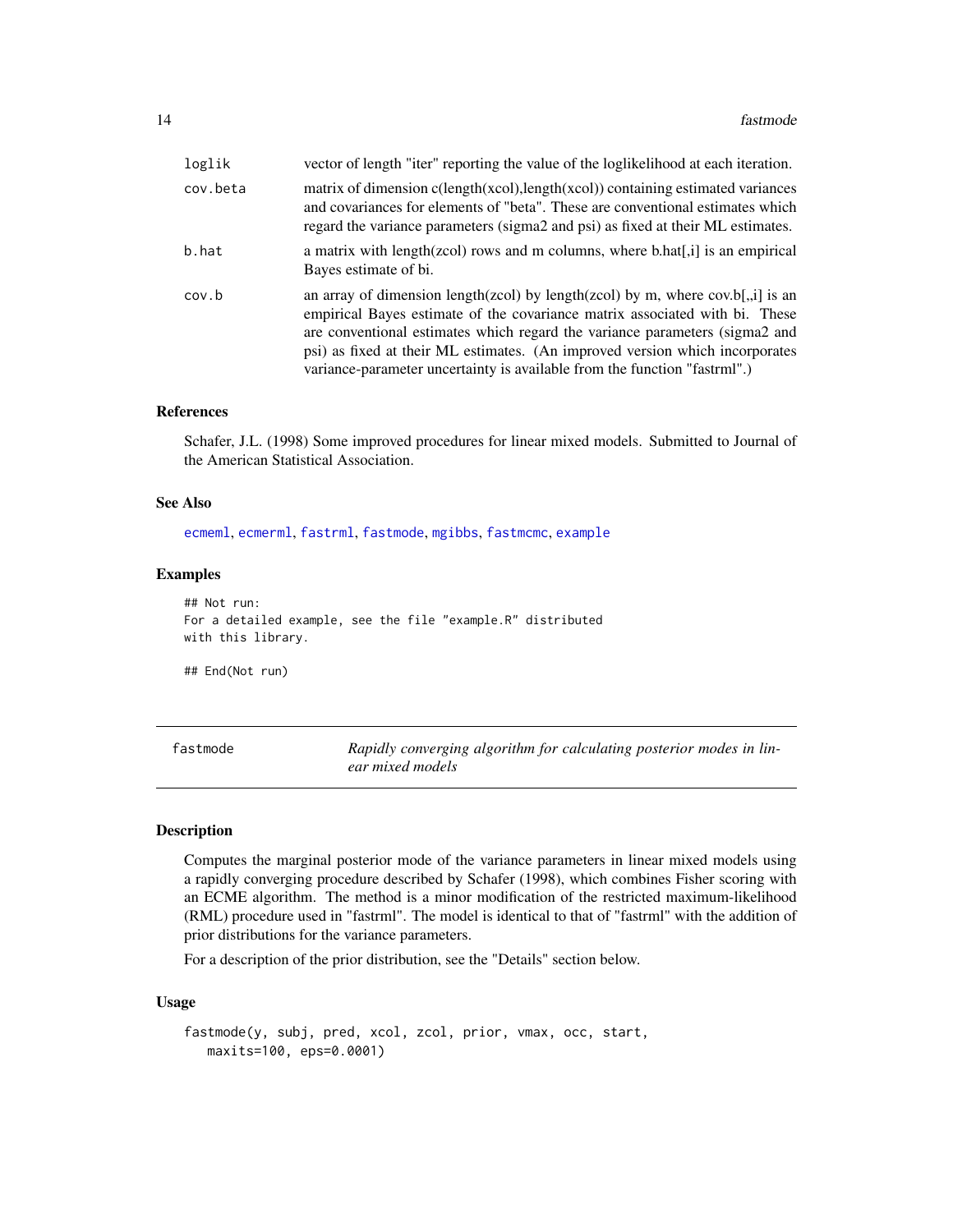#### fastmode that the set of the set of the set of the set of the set of the set of the set of the set of the set of the set of the set of the set of the set of the set of the set of the set of the set of the set of the set of

| <b>Arguments</b> |                                                                                                                                                                                                                                                                                                                                                                                                                                                                                                                                                                                                                                                              |
|------------------|--------------------------------------------------------------------------------------------------------------------------------------------------------------------------------------------------------------------------------------------------------------------------------------------------------------------------------------------------------------------------------------------------------------------------------------------------------------------------------------------------------------------------------------------------------------------------------------------------------------------------------------------------------------|
|                  | Identical to those for the function "fastrml", with one additional required argu-<br>ment:                                                                                                                                                                                                                                                                                                                                                                                                                                                                                                                                                                   |
|                  | vector of responses. This is simply the individual yi vectors stacked upon one<br>another. Each element of y represents the observed response for a particular<br>subject-occasion, or for a particular unit within a cluster.                                                                                                                                                                                                                                                                                                                                                                                                                               |
| <b>y</b> ubj     | vector of same length as y, giving the subject (or cluster) indicators i for the el-<br>ements of y. For example, suppose that y is $c(y1,y2,y3,y4)$ where length $(y1)=2$ ,<br>length(y2)=3, length(y3)=2, and length(y4)=7. Then subj should be $c(1,1,2,2,2,3,3,4,4,4,4,4,4,4)$ .                                                                                                                                                                                                                                                                                                                                                                         |
| pred             | matrix of covariates used to predict y. The number of rows should be length(y).<br>The first column will typically be constant (one), and the remaining columns<br>correspond to other variables appearing in Xi and Zi.                                                                                                                                                                                                                                                                                                                                                                                                                                     |
| xcol             | vector of integers indicating which columns of pred will be used in Xi. That is,<br>pred[,xcol] is the Xi matrices (stacked upon one another.                                                                                                                                                                                                                                                                                                                                                                                                                                                                                                                |
| zcol             | vector of integers indicating which columns of pred will be used in Zi. That is,<br>pred[,zcol] is the Zi matrices (stacked upon one another).                                                                                                                                                                                                                                                                                                                                                                                                                                                                                                               |
| prior            | A list with four components specifying the hyperparameters of the prior distri-<br>bution applied to sigma2 and psi. The components must be named "a", "b", "c",<br>and "Dinv". All are scalars except for "Dinv", which is a matrix of dimension<br>c(length(zcol),length(zcol)).                                                                                                                                                                                                                                                                                                                                                                           |
| vmax             | optional matrix of dimension c(max(occ),max(occ)) from which the Vi matrices<br>will be extracted. In a longitudinal dataset, vmax would represent the Vi matrix<br>for an individual with responses at all possible occasions $1, 2, \ldots, \text{max} = \text{max}(\text{occ})$ ;<br>for individuals with responses at only a subset of these occasions, the Vi will be<br>obtained by extracting the rows and columns of vmax for those occasions. If no<br>vmax is specified by the user, an identity matrix is used. In most applications of<br>this model one will want to have $Vi =$ identity, so most of the time this argument<br>can be omitted. |
| occ              | vector of same length as y indicating the "occasions" for the elements of y. This<br>argument is relevant only if a non-identity vmax is specified. In a longitudinal<br>dataset where each individual is measured on at most nmax distinct occasions,<br>each element of y corresponds to one subject-occasion, and the elements of occ<br>should be coded as $1,2,,$ max to indicate these occasion labels. (You should<br>label the occasions as $1,2,,$ max even if they are not equally spaced in time;<br>the actual times of measurement will be incorporated into the matrix "pred".)                                                                |
| start            | optional starting values of the parameters. If this argument is not given then<br>the function chooses its own starting values. This argument should be a list of<br>three elements named "beta", "psi", and "sigma2". Note that "beta" should be<br>a vector of the same length as "xcol", "psi" should be a matrix of dimension<br>c(length(zcol), length(zcol)), and "sigma2" should be a scalar.                                                                                                                                                                                                                                                         |
| maxits           | maximum number of cycles to be performed. The algorithm runs to convergence<br>or until "maxits" iterations, whichever comes first.                                                                                                                                                                                                                                                                                                                                                                                                                                                                                                                          |
| eps              | convergence criterion. The algorithm is considered to have converged if the<br>relative differences in all parameters from one iteration to the next are less than<br>eps-that is, if all(abs(new-old) <eps*abs(old)).< td=""></eps*abs(old)).<>                                                                                                                                                                                                                                                                                                                                                                                                             |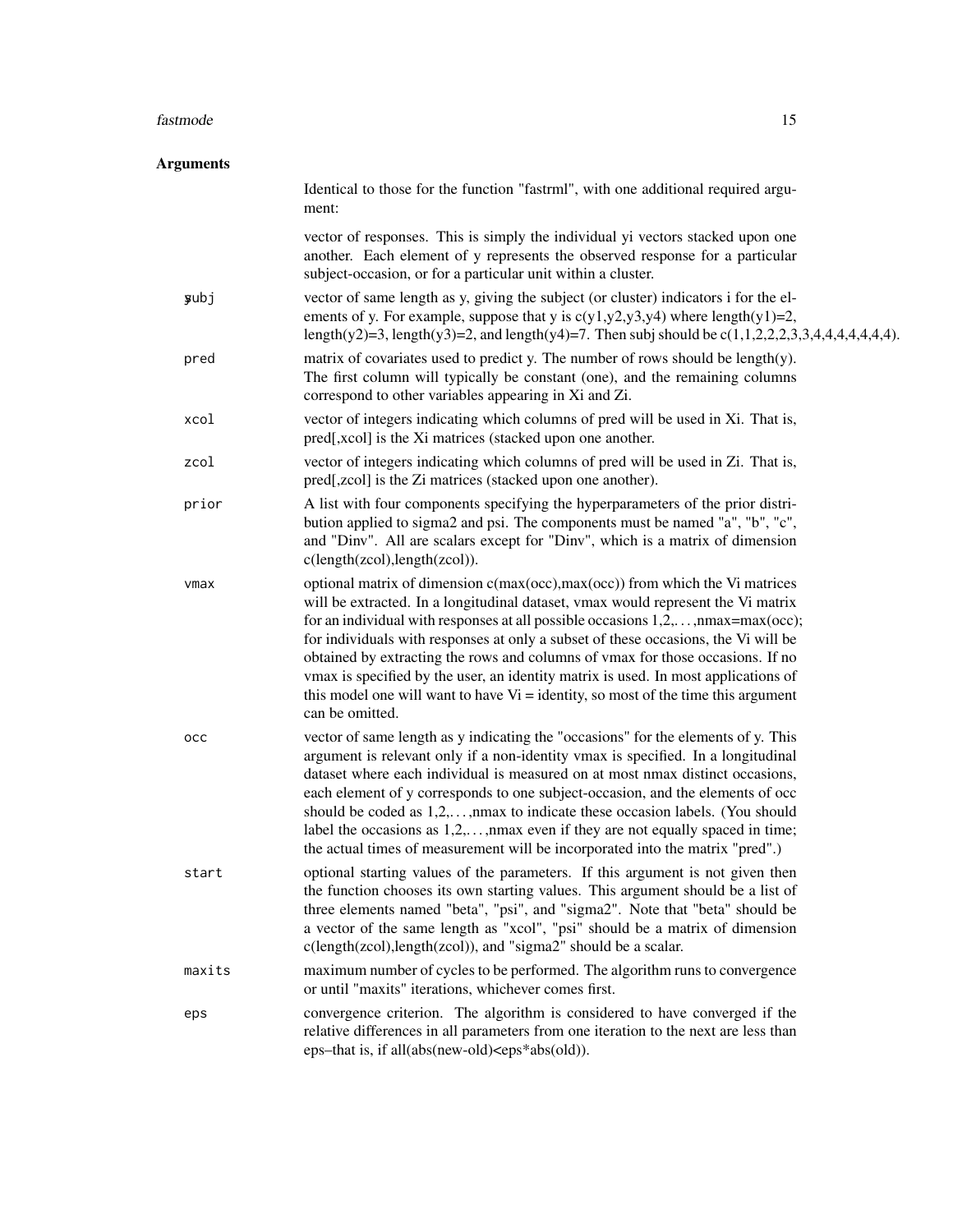The algorithm is described in the appendix of Schafer (1998). Scoring is carried out on log(sigma2) and the nonredundant elements of the inverse of psi/sigma2, taking logs of the diagonal elements. Upon convergence, the estimates represent the mode of the joint posterior density of 1/sigma2 and the inverse of psi, marginalized (i.e. integrated) over beta.

The prior distribution applied to the within-unit residual variance is scaled inverted-chisquare,

sigma2  $\sim$  a / chisq(b),

where chisq(b) denotes a chisquare random variable with b degrees of freedom, and a and b are user-defined hyperparameters. Values for the hyperparmeters may be chosen by regarding a/b as a rough prior guess for sigma2, and as the imaginary degrees of freedom on which this guess is based.

The prior distribution applied to the between-unit covariance matrix is inverted Wishart,

 $\text{psi} \sim W(c,D),$ 

where psiinv is the inverse of the between-unit covariance matrix psi, and  $W(c,D)$  denotes a Wishart distribution with degrees of freedom c and scale matrix D. Values for the hyperparameters may be chosen by regarding Dinv/c (the inverse of D divided by c) as a rough prior guess for psi, and c as the imaginary degrees of freedom on which this guess is based.

An improper uniform prior density function is applied to the fixed effects beta.

#### Value

a list containing the following components.

| beta      | vector of same length as "xcol" containing estimated fixed effects. This estimate<br>represents the posterior mean for beta, conditional upon the estimated values of<br>the variance parameters sigma2 and psi.                                                                               |
|-----------|------------------------------------------------------------------------------------------------------------------------------------------------------------------------------------------------------------------------------------------------------------------------------------------------|
| sigma2    | estimate of residual error variance.                                                                                                                                                                                                                                                           |
| psi       | matrix of dimension c(length(zcol), length(zcol)) containing estimated variances<br>and covariances of the random effects.                                                                                                                                                                     |
| converged | T if the algorithm converged, F if it did not.                                                                                                                                                                                                                                                 |
| iter      | number of iterations actually performed. Will be equal to "maxits" if con-<br>verged=F.                                                                                                                                                                                                        |
| reject    | a logical vector of length iter indicating, for each iteration, whether the scoring<br>estimates were rejected and replaced by ECME estimates (T), or whether the<br>scoring estimates were accepted (F). Scoring estimates are rejected if they do<br>not increase the log-posterior density. |
| logpost   | vector of length "iter" reporting the value of the log-posterior density at each<br><i>iteration.</i>                                                                                                                                                                                          |
| cov.beta  | matrix of dimension c(length(xcol), length(xcol)) containing estimated variances<br>and covariances for elements of "beta". These are conventional estimates which<br>regard the variance parameters (sigma2 and psi) as fixed at their estimated val-<br>ues.                                 |

#### References

Schafer, J.L. (1998) Some improved procedures for linear mixed models. Submitted to Journal of the American Statistical Association.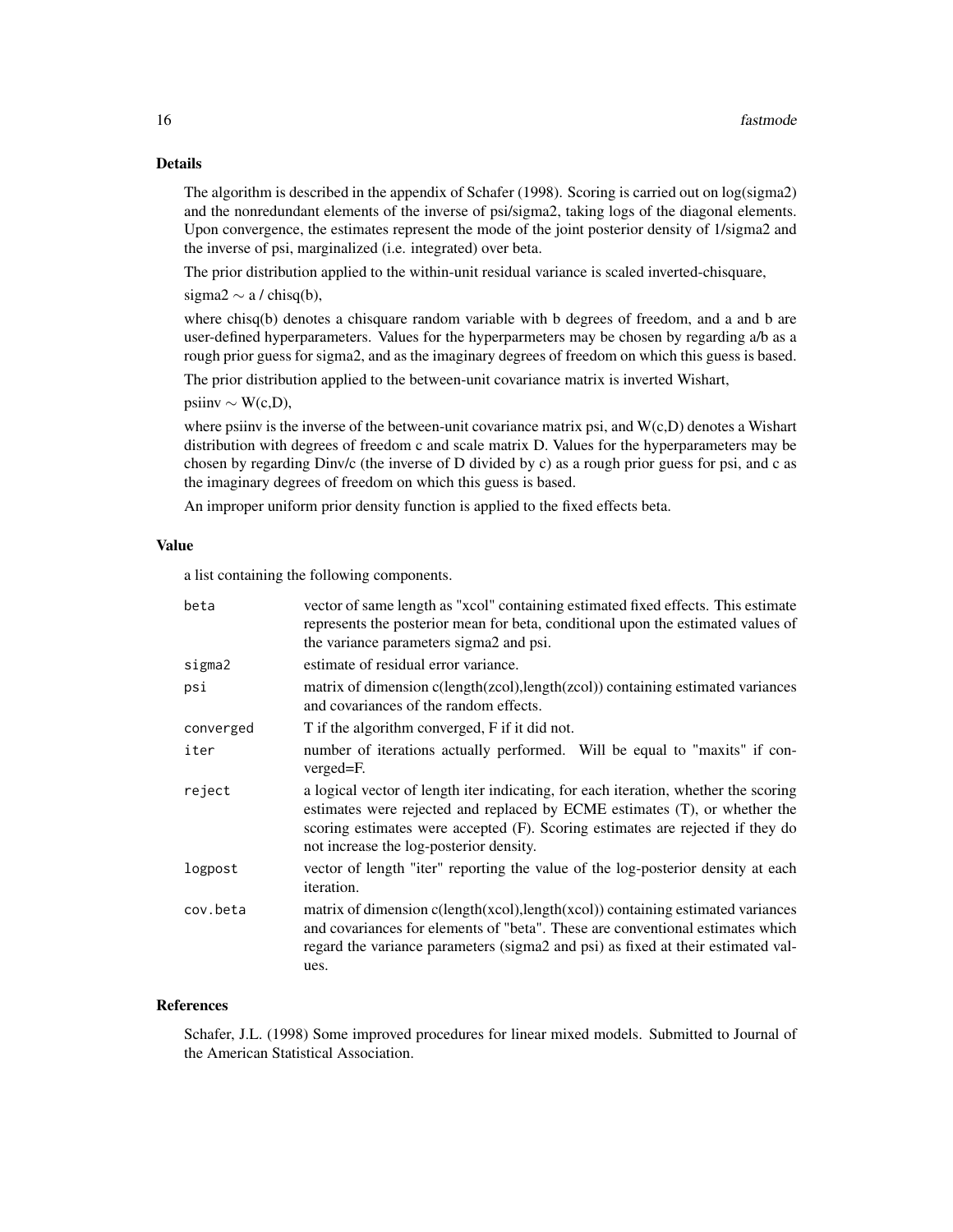#### <span id="page-16-0"></span>fastrml 17

# See Also

[ecmeml](#page-1-1), [ecmerml](#page-3-1), [fastml](#page-11-1), [fastrml](#page-16-1), [mgibbs](#page-19-1), [fastmcmc](#page-7-1), [example](#page-6-1)

#### Examples

```
## Not run:
For a detailed example, see the file "example.R" distributed
with this library.
```
## End(Not run)

<span id="page-16-1"></span>fastrml *Rapidly converging algorithm for restricted maximum-likelihood (RML) estimation in linear mixed models*

#### Description

Computes RML estimates of parameters in linear mixed models using the rapidly converging procedure described by Schafer (1998), which combines Fisher scoring with an ECME algorithm.

For a description of the model, see the "Details" section below.

## Usage

```
fastrml(y, subj, pred, xcol, zcol, vmax, occ, start,
  maxits=50, eps=0.0001)
```

| у    | vector of responses. This is simply the individual yi vectors stacked upon one<br>another. Each element of y represents the observed response for a particular<br>subject-occasion, or for a particular unit within a cluster.                                                     |
|------|------------------------------------------------------------------------------------------------------------------------------------------------------------------------------------------------------------------------------------------------------------------------------------|
| subi | vector of same length as y, giving the subject (or cluster) indicators i for the el-<br>ements of y. For example, suppose that y is $c(y1,y2,y3,y4)$ where length $(y1)=2$ ,<br>length(y2)=3, length(y3)=2, and length(y4)=7. Then subj should be $c(1,1,2,2,2,3,3,4,4,4,4,4,4)$ . |
| pred | matrix of covariates used to predict y. The number of rows should be length(y).<br>The first column will typically be constant (one), and the remaining columns<br>correspond to other variables appearing in Xi and Zi.                                                           |
| xcol | vector of integers indicating which columns of pred will be used in Xi. That is,<br>pred[,xcol] is the Xi matrices (stacked upon one another.                                                                                                                                      |
| zcol | vector of integers indicating which columns of pred will be used in Zi. That is,<br>pred[,zcol] is the Zi matrices (stacked upon one another).                                                                                                                                     |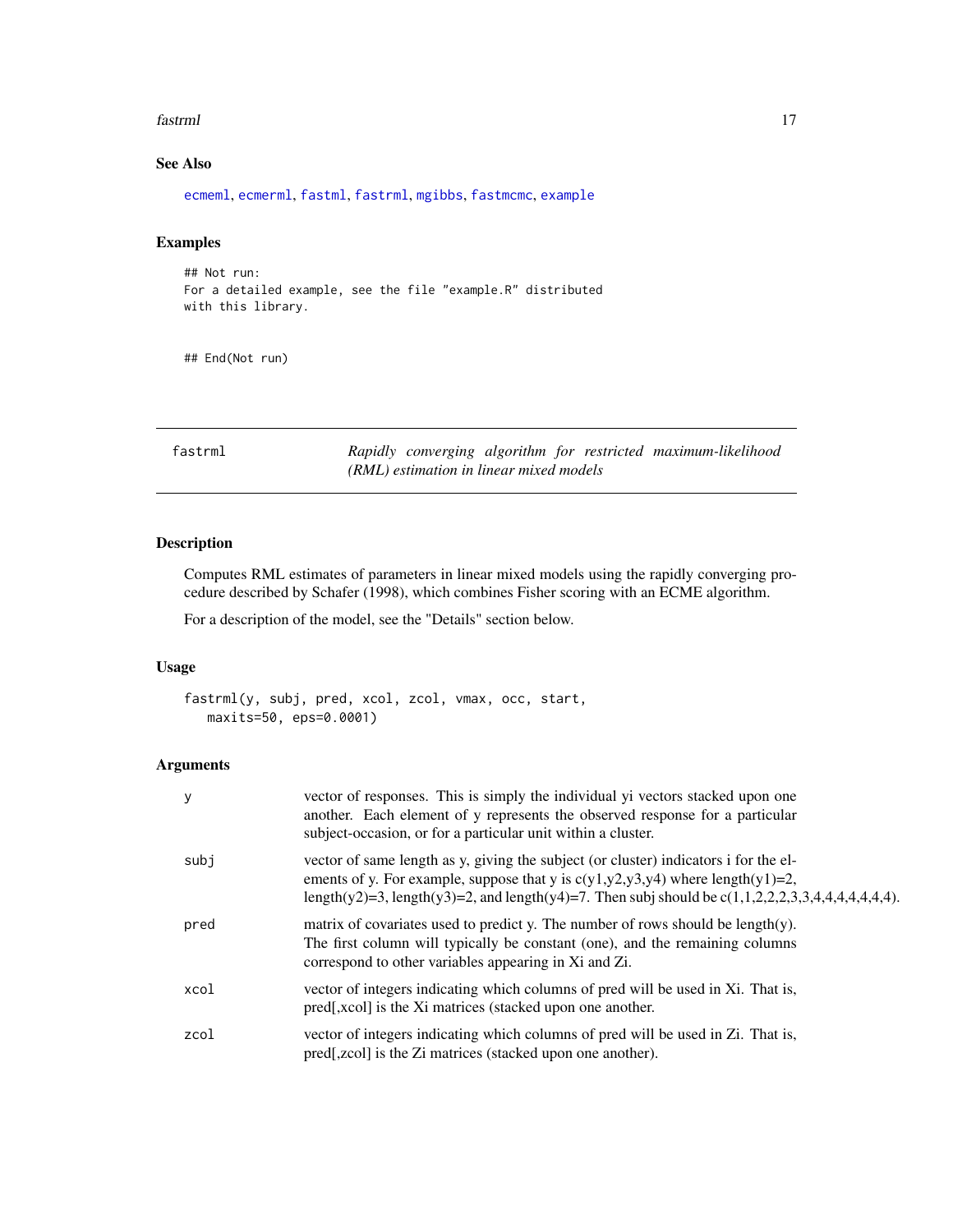| vmax   | optional matrix of dimension c(max(occ), max(occ)) from which the Vi matrices<br>will be extracted. In a longitudinal dataset, vmax would represent the Vi matrix<br>for an individual with responses at all possible occasions $1, 2, \ldots, n$ max=max(occ);<br>for individuals with responses at only a subset of these occasions, the Vi will be<br>obtained by extracting the rows and columns of vmax for those occasions. If no<br>vmax is specified by the user, an identity matrix is used. In most applications of<br>this model one will want to have $Vi =$ identity, so most of the time this argument<br>can be omitted. |
|--------|-----------------------------------------------------------------------------------------------------------------------------------------------------------------------------------------------------------------------------------------------------------------------------------------------------------------------------------------------------------------------------------------------------------------------------------------------------------------------------------------------------------------------------------------------------------------------------------------------------------------------------------------|
| occ    | vector of same length as y indicating the "occasions" for the elements of y. This<br>argument is relevant only if a non-identity vmax is specified. In a longitudinal<br>dataset where each individual is measured on at most nmax distinct occasions,<br>each element of y corresponds to one subject-occasion, and the elements of occ<br>should be coded as 1,2,, max to indicate these occasion labels. (You should<br>label the occasions as $1,2,,$ max even if they are not equally spaced in time;<br>the actual times of measurement will be incorporated into the matrix "pred".)                                             |
| start  | optional starting values of the parameters. If this argument is not given then<br>the function chooses its own starting values. This argument should be a list of<br>three elements named "beta", "psi", and "sigma2". Note that "beta" should be<br>a vector of the same length as "xcol", "psi" should be a matrix of dimension<br>c(length(zcol),length(zcol)), and "sigma2" should be a scalar.                                                                                                                                                                                                                                     |
| maxits | maximum number of cycles to be performed. The algorithm runs to convergence<br>or until "maxits" iterations, whichever comes first.                                                                                                                                                                                                                                                                                                                                                                                                                                                                                                     |
| eps    | convergence criterion. The algorithm is considered to have converged if the<br>relative differences in all parameters from one iteration to the next are less than<br>eps-that is, if all(abs(new-old) <eps*abs(old)).< td=""></eps*abs(old)).<>                                                                                                                                                                                                                                                                                                                                                                                        |

A full description of the algorithm is given in Section 3 of Schafer (1998). Scoring is carried out on log(sigma2) and the nonredundant elements of the inverse of psi/sigma2, taking logs of the diagonal elements. Improved estimates of variances and covariances are described in Section 4.

The model, which is typically applied to longitudinal or clustered responses, is

 $yi = Xi\% * \% beta + Zi\% * \% bi + ei, i=1,...,m,$ 

where

 $yi = (ni \times 1)$  response vector for subject or cluster i;  $Xi = (ni \times p)$  matrix of covariates;  $Zi = (ni \times q)$ matrix of covariates; beta =  $(p \times 1)$  vector of coefficients common to the population (fixed effects); bi =  $(q \times 1)$  vector of coefficients specific to subject or cluster i (random effects); and ei = (ni x 1) vector of residual errors.

The vector bi is assumed to be normally distributed with mean zero and unstructured covariance matrix psi,

bi  $\sim N(0, \text{psi})$  independently for i=1,...,m.

The residual vector ei is assumed to be

ei ∼ N(0,sigma2\*Vi)

where Vi is a known (ni x ni) matrix. In most applications, Vi is the identity matrix.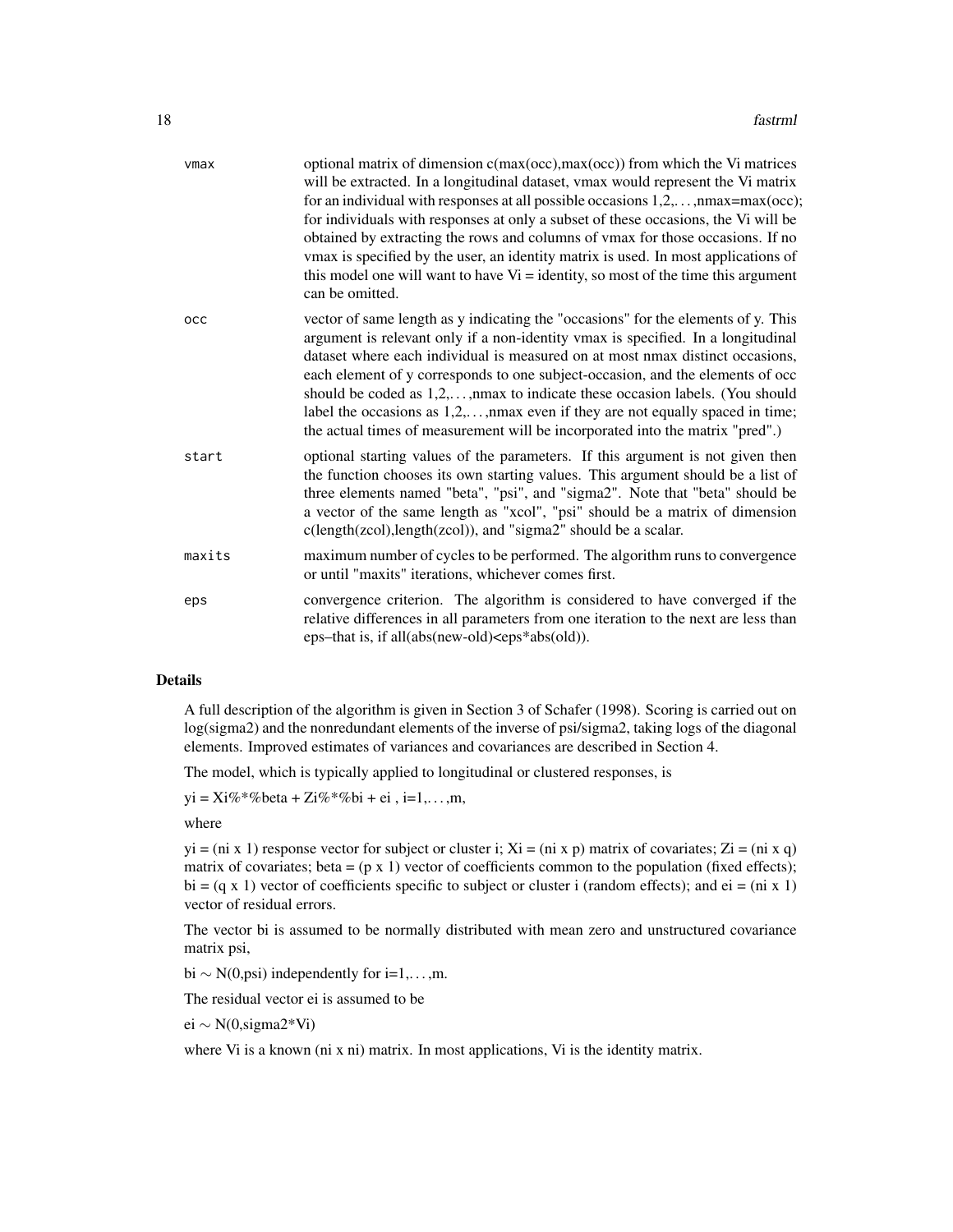#### <span id="page-18-0"></span>fastrml 19

# Value

a list containing the following components.

| beta           | vector of same length as "xcol" containing estimated fixed effects.                                                                                                                                                                                                                                                                                                                              |
|----------------|--------------------------------------------------------------------------------------------------------------------------------------------------------------------------------------------------------------------------------------------------------------------------------------------------------------------------------------------------------------------------------------------------|
| sigma2         | estimate of residual error variance.                                                                                                                                                                                                                                                                                                                                                             |
| psi            | matrix of dimension c(length(zcol), length(zcol)) containing estimated variances<br>and covariances of the random effects.                                                                                                                                                                                                                                                                       |
| converged      | T if the algorithm converged, F if it did not.                                                                                                                                                                                                                                                                                                                                                   |
| iter           | number of iterations actually performed. Will be equal to "maxits" if con-<br>verged=F.                                                                                                                                                                                                                                                                                                          |
| reject         | a logical vector of length iter indicating, for each iteration, whether the scoring<br>estimates were rejected and replaced by ECME estimates (T), or whether the<br>scoring estimates were accepted (F). Scoring estimates are rejected if they do<br>not increase the loglikelihood.                                                                                                           |
| loglik         | vector of length "iter" reporting the value of the loglikelihood at each iteration.                                                                                                                                                                                                                                                                                                              |
| cov.beta       | matrix of dimension c(length(xcol),length(xcol)) containing estimated variances<br>and covariances for elements of "beta". These are conventional estimates which<br>regard the variance parameters (sigma2 and psi) as fixed at their RML estimates.                                                                                                                                            |
| b.hat          | a matrix with length(zcol) rows and m columns, where b.hat[,i] is an empirical<br>Bayes estimate of bi.                                                                                                                                                                                                                                                                                          |
| cov.b          | an array of dimension length(zcol) by length(zcol) by m, where $cov.b[, i]$ is an<br>empirical Bayes estimate of the covariance matrix associated with bi. These are<br>conventional estimates which regard the variance parameters (sigma2 and psi)<br>as fixed at their RML estimates.                                                                                                         |
| cov.beta.new   | matrix of dimension c(length(xcol),length(xcol)) containing estimated variances<br>and covariances for elements of "beta". These are improved estimates which<br>account for uncertainty in estimating the variance parameters (sigma2 and psi).                                                                                                                                                 |
| cov.b.new      | an array of dimension length(zcol) by length(zcol) by m, where $cov.b.new[, i]$<br>is an estimated covariance matrix for bi. These are improved estimates which<br>account for uncertainty in estimating the variance parameters (sigma2 and psi).                                                                                                                                               |
| cov.b.beta.new | an array of dimension length(zcol) by length(xcol) by m, where cov.b.beta.new[,,i]<br>contains the estimated covariances bewteen bi and beta. These are improved<br>estimates which account for uncertainty in estimating the variance parameters<br>(sigma2 and psi). Note that conventional estimates which regard sigma2 and psi<br>as fixed assume zero covariance between each bi and beta. |

# References

Schafer, J.L. (1998) Some improved procedures for linear mixed models. Submitted to Journal of the American Statistical Association.

# See Also

[ecmeml](#page-1-1), [ecmerml](#page-3-1), [fastml](#page-11-1), [fastmode](#page-13-1), [mgibbs](#page-19-1), [fastmcmc](#page-7-1), [example](#page-6-1)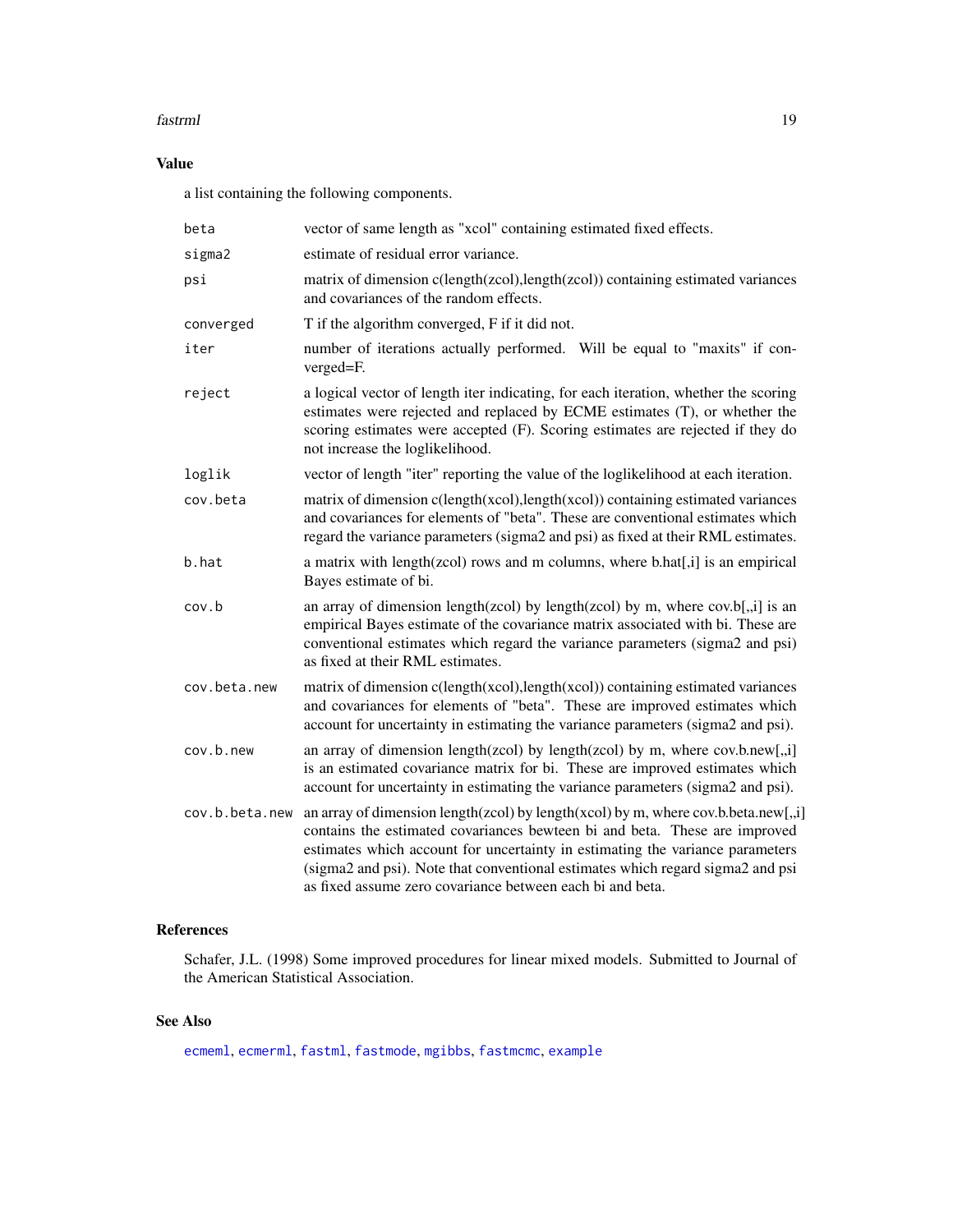20 mgibbs

#### Examples

```
## Not run:
For a detailed example, see the file "example.R" distributed
with this library.
## End(Not run)
```
<span id="page-19-2"></span>marijuana *A pilot study of the clinical and psychological effects of maarijuana*

#### Description

Nine male subjects were given three treatments in the form of low-dose, high-dose, and placebo cigarettes. The order of treatments within subjects was balanced in a replicated 3 x 3 Latin square, but because the order for each subject was not reported in the article, (I shall proceed as if) the order effects are negligible. Changes in heart rate were recorded 15 and 90 minutes after marijuana use, and five of the 54 data values are missing.

#### Usage

data(marijuana)

# Format

A data frame

#### Source

Wei AT, Zinberg NE, Nelson JM. Clinical and psychological effects of marijuana in man. Science 1968; 162:1234-1242

<span id="page-19-1"></span>mgibbs *Modified Gibbs sampler for Bayesian inference in linear mixed models*

#### Description

Simulates posterior draws of parameters in linear mixed models using a Markov chain Monte Carlo (MCMC) procedure, the modified Gibbs sampler described by Schafer (1998). This algorithm may be slow, requiring a large number of cycles to achieve stationarity. In most cases, "fastmcmc" will perform better. This algorithm is provided mainly for comparison against "fastmcmc".

For a description of the model and the prior distribution, see the "Details" section below.

<span id="page-19-0"></span>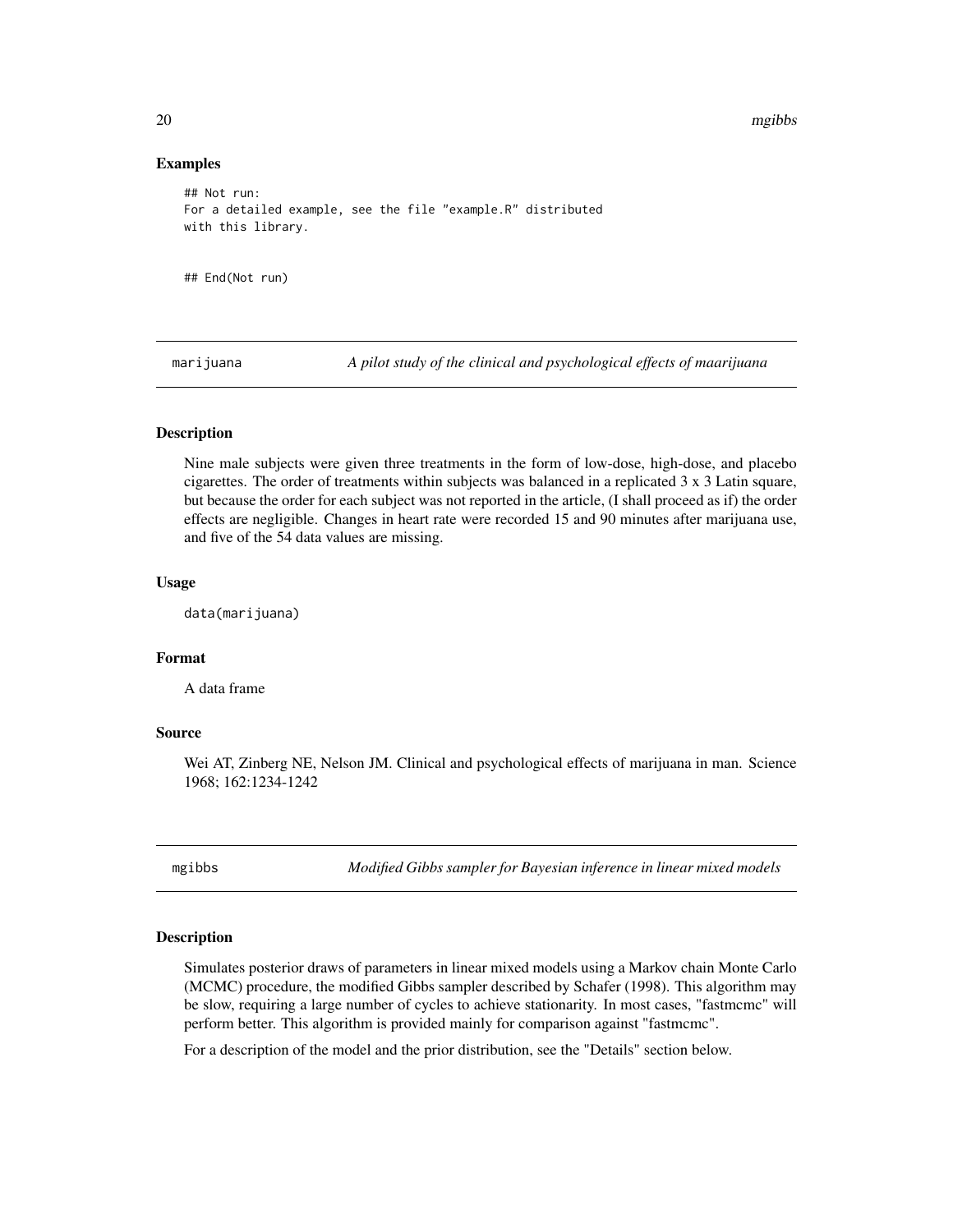#### mgibbs 21

# Usage

```
mgibbs(y, subj, pred, xcol, zcol, prior, seed, vmax, occ,
   start, iter=1000)
```

| у     | vector of responses. This is simply the individual yi vectors stacked upon one<br>another. Each element of y represents the observed response for a particular<br>subject-occasion, or for a particular unit within a cluster.                                                                                                                                                                                                                                                                                                                                                                                                         |
|-------|----------------------------------------------------------------------------------------------------------------------------------------------------------------------------------------------------------------------------------------------------------------------------------------------------------------------------------------------------------------------------------------------------------------------------------------------------------------------------------------------------------------------------------------------------------------------------------------------------------------------------------------|
| subj  | vector of same length as y, giving the subject (or cluster) indicators i for the el-<br>ements of y. For example, suppose that y is $c(y1,y2,y3,y4)$ where length $(y1)=2$ ,<br>length(y2)=3, length(y3)=2, and length(y4)=7. Then subj should be $c(1,1,2,2,2,3,3,4,4,4,4,4,4,4)$ .                                                                                                                                                                                                                                                                                                                                                   |
| pred  | matrix of covariates used to predict y. The number of rows should be length(y).<br>The first column will typically be constant (one), and the remaining columns<br>correspond to other variables appearing in Xi and Zi.                                                                                                                                                                                                                                                                                                                                                                                                               |
| xcol  | vector of integers indicating which columns of pred will be used in Xi. That is,<br>pred[,xcol] is the Xi matrices (stacked upon one another.                                                                                                                                                                                                                                                                                                                                                                                                                                                                                          |
| zcol  | vector of integers indicating which columns of pred will be used in Zi. That is,<br>pred[,zcol] is the Zi matrices (stacked upon one another).                                                                                                                                                                                                                                                                                                                                                                                                                                                                                         |
| prior | A list with four components specifying the hyperparameters of the prior distri-<br>bution applied to sigma2 and psi. The components must be named "a", "b", "c",<br>and "Dinv". All are scalars except for "Dinv", which is a matrix of dimension<br>c(length(zcol), length(zcol)).                                                                                                                                                                                                                                                                                                                                                    |
| seed  | Seed for random number generator. This should be a positive integer.                                                                                                                                                                                                                                                                                                                                                                                                                                                                                                                                                                   |
| vmax  | optional matrix of dimension c(max(occ),max(occ)) from which the Vi matrices<br>will be extracted. In a longitudinal dataset, vmax would represent the Vi matrix<br>for an individual with responses at all possible occasions $1, 2, \ldots$ , nmax=max(occ);<br>for individuals with responses at only a subset of these occasions, the Vi will be<br>obtained by extracting the rows and columns of vmax for those occasions. If no<br>vmax is specified by the user, an identity matrix is used. In most applications of<br>this model one will want to have $Vi =$ identity, so most of the time this argument<br>can be omitted. |
| occ   | vector of same length as y indicating the "occasions" for the elements of y. This<br>argument is relevant only if a non-identity vmax is specified. In a longitudinal<br>dataset where each individual is measured on at most nmax distinct occasions,<br>each element of y corresponds to one subject-occasion, and the elements of occ<br>should be coded as $1, 2, \ldots$ , nmax to indicate these occasion labels. (You should<br>label the occasions as $1,2,,$ max even if they are not equally spaced in time;<br>the actual times of measurement will be incorporated into the matrix "pred".)                                |
| start | optional starting values of the parameters. If this argument is not given then<br>the function chooses its own starting values. This argument should be a list of<br>three elements named "beta", "psi", and "sigma2". Note that "beta" should be<br>a vector of the same length as "xcol", "psi" should be a matrix of dimension<br>c(length(zcol),length(zcol)), and "sigma2" should be a scalar.                                                                                                                                                                                                                                    |
| iter  | number of cycles of the modified Gibbs sampler to be performed.                                                                                                                                                                                                                                                                                                                                                                                                                                                                                                                                                                        |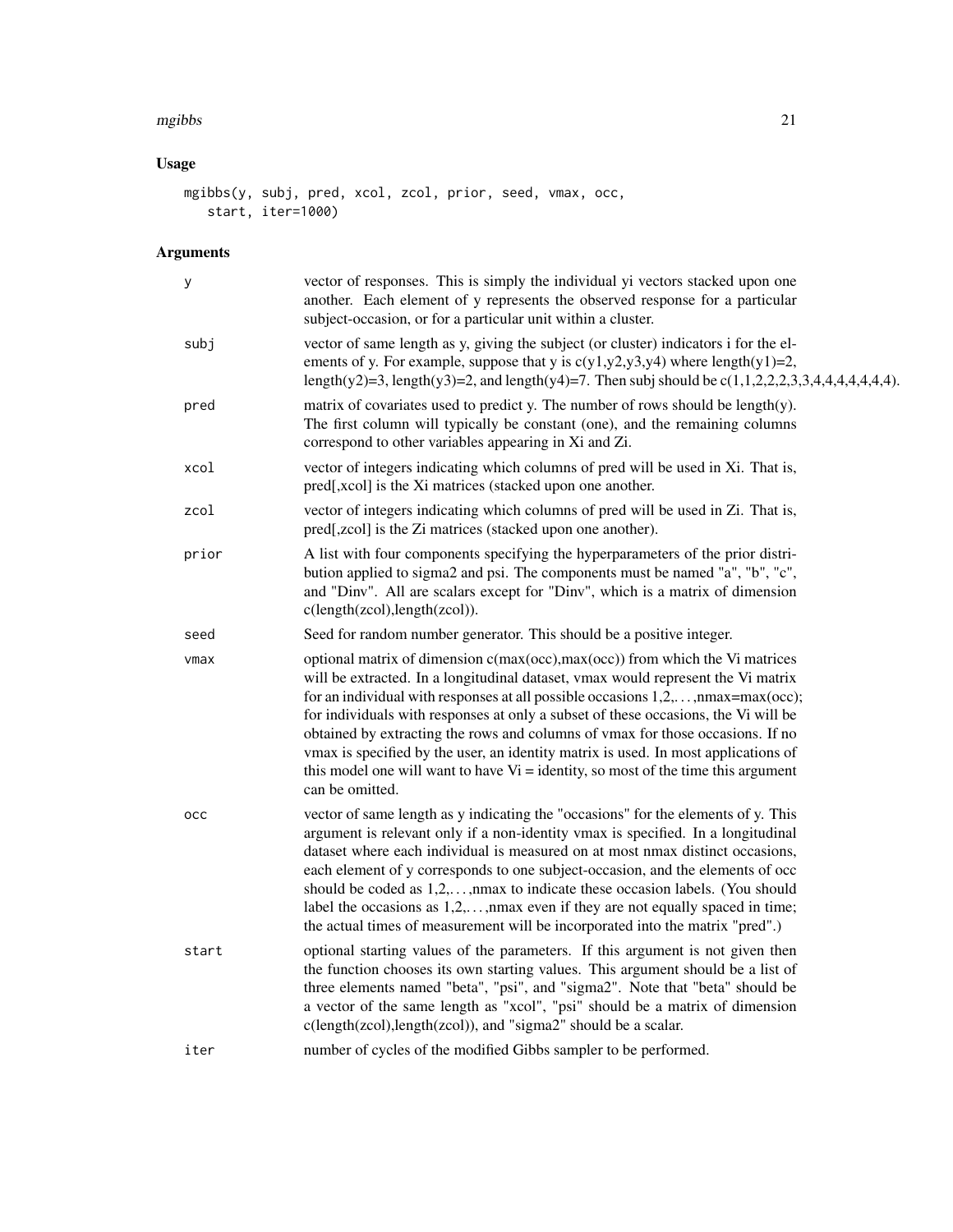The algorithm is described in Section 5 of Schafer (1998).

The model, which is typically applied to longitudinal or clustered responses, is

 $yi = Xi\% * \% beta + Zi\% * \% bi + ei, i=1,...,m,$ 

where

 $yi = (ni \times 1)$  response vector for subject or cluster i;  $Xi = (ni \times p)$  matrix of covariates;  $Zi = (ni \times q)$ matrix of covariates; beta =  $(p \times 1)$  vector of coefficients common to the population (fixed effects); bi =  $(q \times 1)$  vector of coefficients specific to subject or cluster i (random effects); and ei = (ni x 1) vector of residual errors.

The vector bi is assumed to be normally distributed with mean zero and unstructured covariance matrix psi,

bi  $\sim N(0, \text{psi})$  independently for i=1,...,m.

The residual vector ei is assumed to be

ei ∼ N(0,sigma2\*Vi)

where Vi is a known (ni x ni) matrix. In most applications, Vi is the identity matrix.

The prior distribution applied to the within-unit residual variance is scaled inverted-chisquare,

sigma2  $\sim$  a / chisq(b),

where chisq(b) denotes a chisquare random variable with b degrees of freedom, and a and b are user-defined hyperparameters. Values for the hyperparmeters may be chosen by regarding a/b as a rough prior guess for sigma2, and as the imaginary degrees of freedom on which this guess is based.

The prior distribution applied to the between-unit covariance matrix is inverted Wishart,

 $\text{psi} \sim \text{W}(c, D),$ 

where psiinv is the inverse of the between-unit covariance matrix psi, and  $W(c,D)$  denotes a Wishart distribution with degrees of freedom c and scale matrix D. Values for the hyperparameters may be chosen by regarding Dinv/c (the inverse of D divided by c) as a rough prior guess for psi, and c as the imaginary degrees of freedom on which this guess is based.

An improper uniform prior density function is applied to the fixed effects beta.

#### Value

a list containing the following components.

| beta          | simulated value of coefficients beta after "iter" cycles of the modified Gibbs<br>sampler. This is a vector of the same length as xcol.                                                                      |
|---------------|--------------------------------------------------------------------------------------------------------------------------------------------------------------------------------------------------------------|
| sigma2        | simulated value of the residual variance sigma2 after "iter" cycles of the modi-<br>fied Gibbs sampler.                                                                                                      |
| psi           | simulated value of the between-unit covariance matrix psi after "iter" cycles of<br>the modified Gibbs sampler.                                                                                              |
| sigma2.series | vector of length "iter" containing the entire history of simulated values of sigma2.<br>That is, sigma2.series[t] contains the value of sigma2 at cycle t.                                                   |
| psi.series    | array of dimension $c(\text{length}(zcol), \text{length}(zcol), \text{iter})$ containing the entire history<br>of simulated values of psi. That is, psi.series[,,t] contains the value of psi at<br>cycle t. |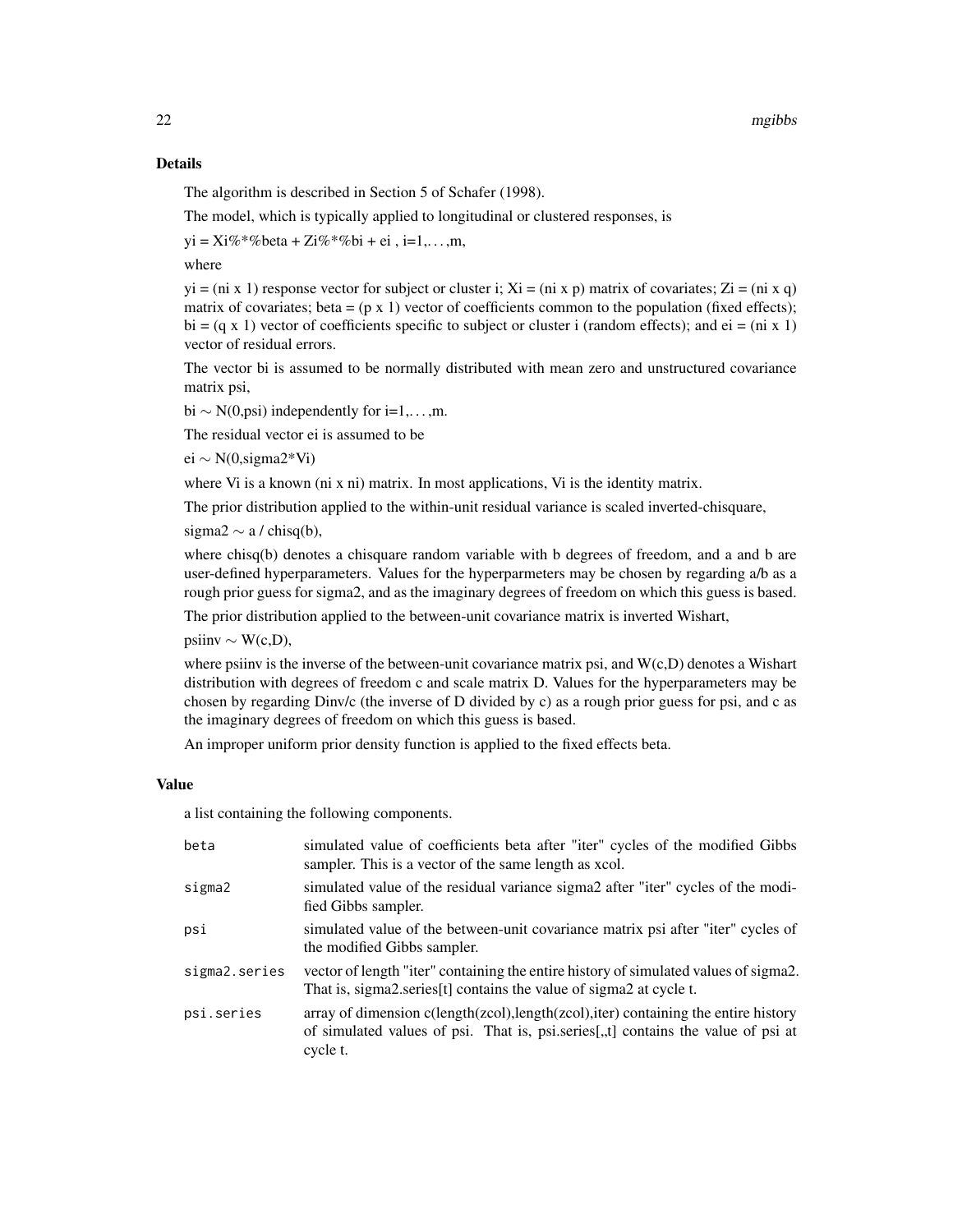#### <span id="page-22-0"></span>mgibbs 23

# References

Schafer, J.L. (1998) Some improved procedures for linear mixed models. Submitted to Journal of the American Statistical Association.

# See Also

[ecmeml](#page-1-1), [ecmerml](#page-3-1), [fastml](#page-11-1), [fastrml](#page-16-1), [fastmode](#page-13-1), [fastmcmc](#page-7-1), [example](#page-6-1)

## Examples

```
## Not run:
For a detailed example, see the file "example.R" distributed
with this library.
```
## End(Not run)